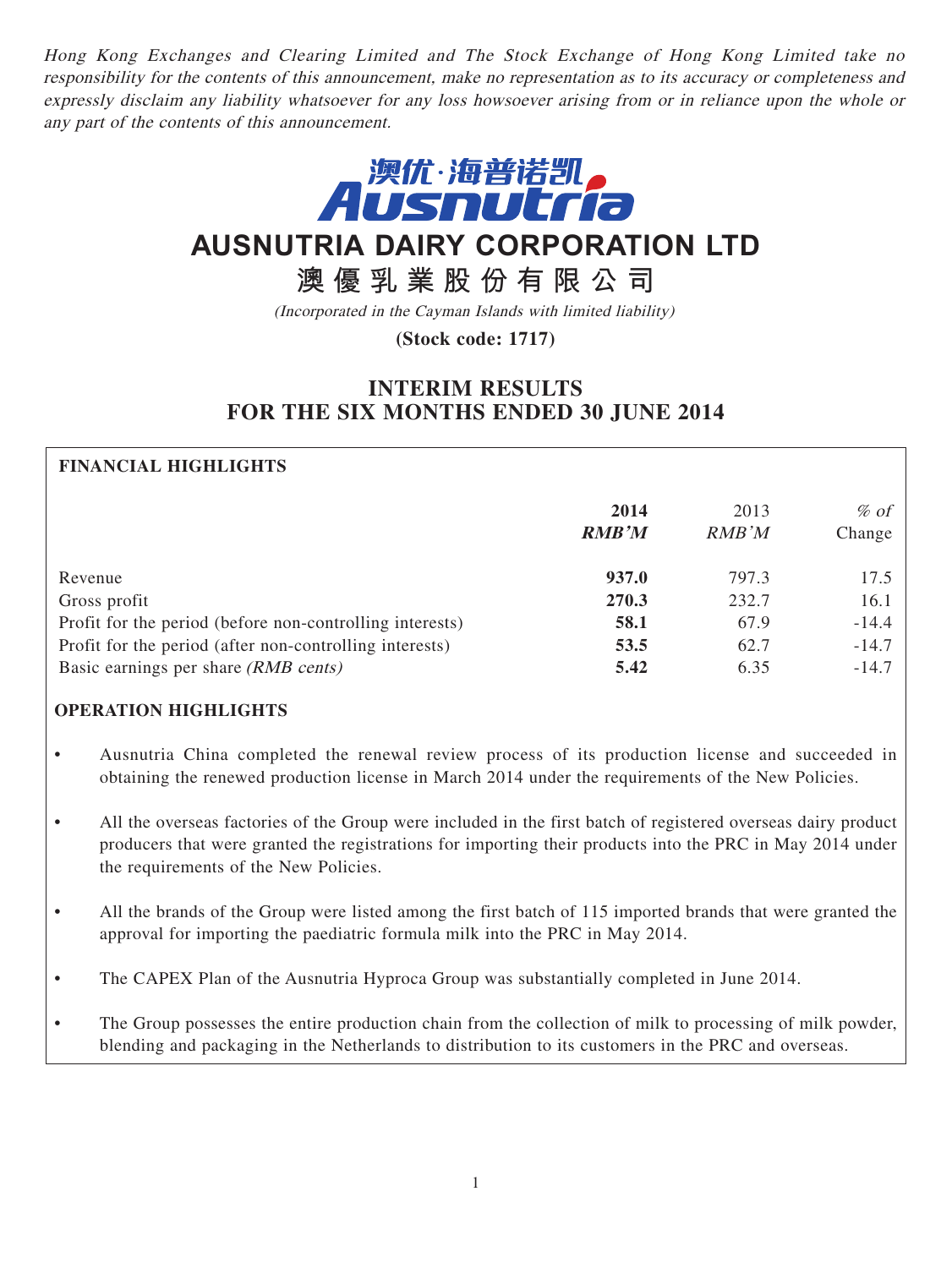The board (the "Board") of directors (the "Directors") of Ausnutria Dairy Corporation Ltd (the "Company") is pleased to announce the unaudited financial results of the Company and its subsidiaries (the "Group") for the six months ended 30 June 2014 (the "2014 Interim Period") together with the comparative figures for the corresponding period in 2013 (the "2013 Interim Period").

The interim financial results are unaudited but have been reviewed by the audit committee of the Company.

# **INTERIM CONDENSED CONSOLIDATED STATEMENT OF PROFIT OR LOSS AND OTHER COMPREHENSIVE INCOME**

For the six months ended 30 June 2014

|                                                                                    |                       | Six months ended 30 June |                |
|------------------------------------------------------------------------------------|-----------------------|--------------------------|----------------|
|                                                                                    |                       | 2014                     | 2013           |
|                                                                                    | <b>Notes</b>          | <b>RMB'000</b>           | <b>RMB'000</b> |
|                                                                                    |                       | (Unaudited)              | (Unaudited)    |
| <b>REVENUE</b>                                                                     | $\overline{4}$        | 936,958                  | 797,306        |
| Cost of sales                                                                      |                       | (666, 693)               | (564, 572)     |
| Gross profit                                                                       |                       | 270,265                  | 232,734        |
| Other income and gains                                                             | $\overline{4}$        | 12,087                   | 13,544         |
| Selling and distribution expenses                                                  |                       | (144,988)                | (109, 925)     |
| Administrative expenses                                                            |                       | (53, 670)                | (44, 075)      |
| Other expenses                                                                     |                       | (6, 843)                 | (8,063)        |
| Finance costs                                                                      | $\mathfrak{I}$        | (5, 947)                 | (2,901)        |
| Profit before tax                                                                  | $\boldsymbol{\delta}$ | 70,904                   | 81,314         |
| Income tax expense                                                                 | $\boldsymbol{7}$      | (12, 849)                | (13, 403)      |
| PROFIT FOR THE PERIOD                                                              |                       | 58,055                   | 67,911         |
| Attributable to:                                                                   |                       |                          |                |
| Owners of the parent                                                               |                       | 53,510                   | 62,703         |
| Non-controlling interests                                                          |                       | 4,545                    | 5,208          |
|                                                                                    |                       | 58,055                   | 67,911         |
| <b>EARNINGS PER SHARE ATTRIBUTABLE TO</b><br>ORDINARY EQUITY HOLDERS OF THE PARENT |                       |                          |                |
| - basic and diluted (RMB)                                                          | $\mathcal{G}$         | 5.42 cents               | 6.35 cents     |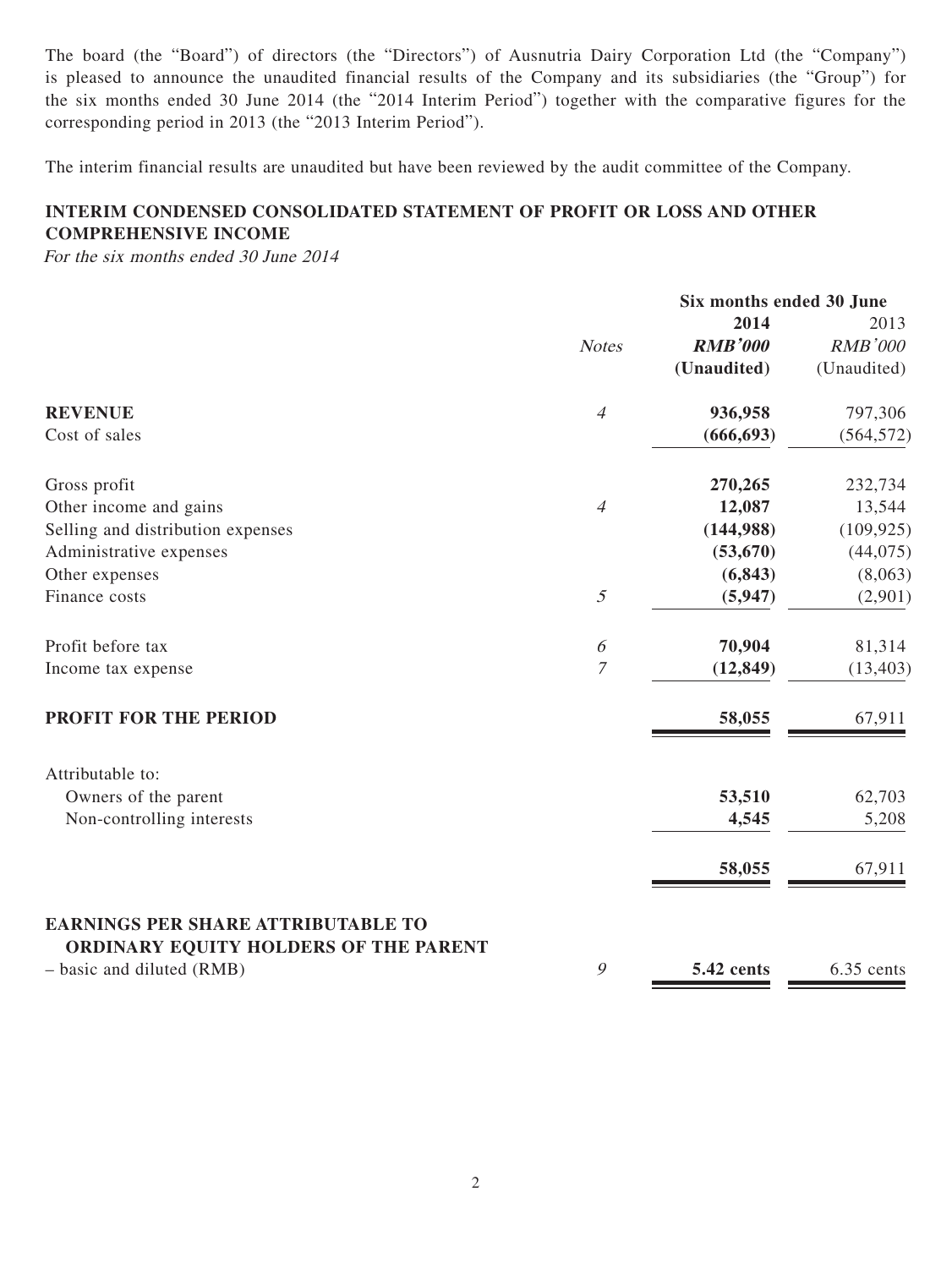| Six months ended 30 June              |                                       |
|---------------------------------------|---------------------------------------|
| 2014<br><b>RMB'000</b><br>(Unaudited) | 2013<br><b>RMB'000</b><br>(Unaudited) |
| 58,055                                | 67,911                                |
|                                       |                                       |
|                                       |                                       |
|                                       |                                       |
|                                       | (8,213)                               |
|                                       |                                       |
| 254                                   | (8,213)                               |
|                                       |                                       |
|                                       |                                       |
|                                       | 1,043                                 |
|                                       | (261)                                 |
|                                       |                                       |
|                                       | 782                                   |
|                                       |                                       |
| 254                                   | (7, 431)                              |
|                                       | 60,480                                |
|                                       |                                       |
|                                       |                                       |
| 52,667                                | 56,825                                |
| 5,642                                 | 3,655                                 |
| 58,309                                | 60,480                                |
|                                       | 254<br>58,309                         |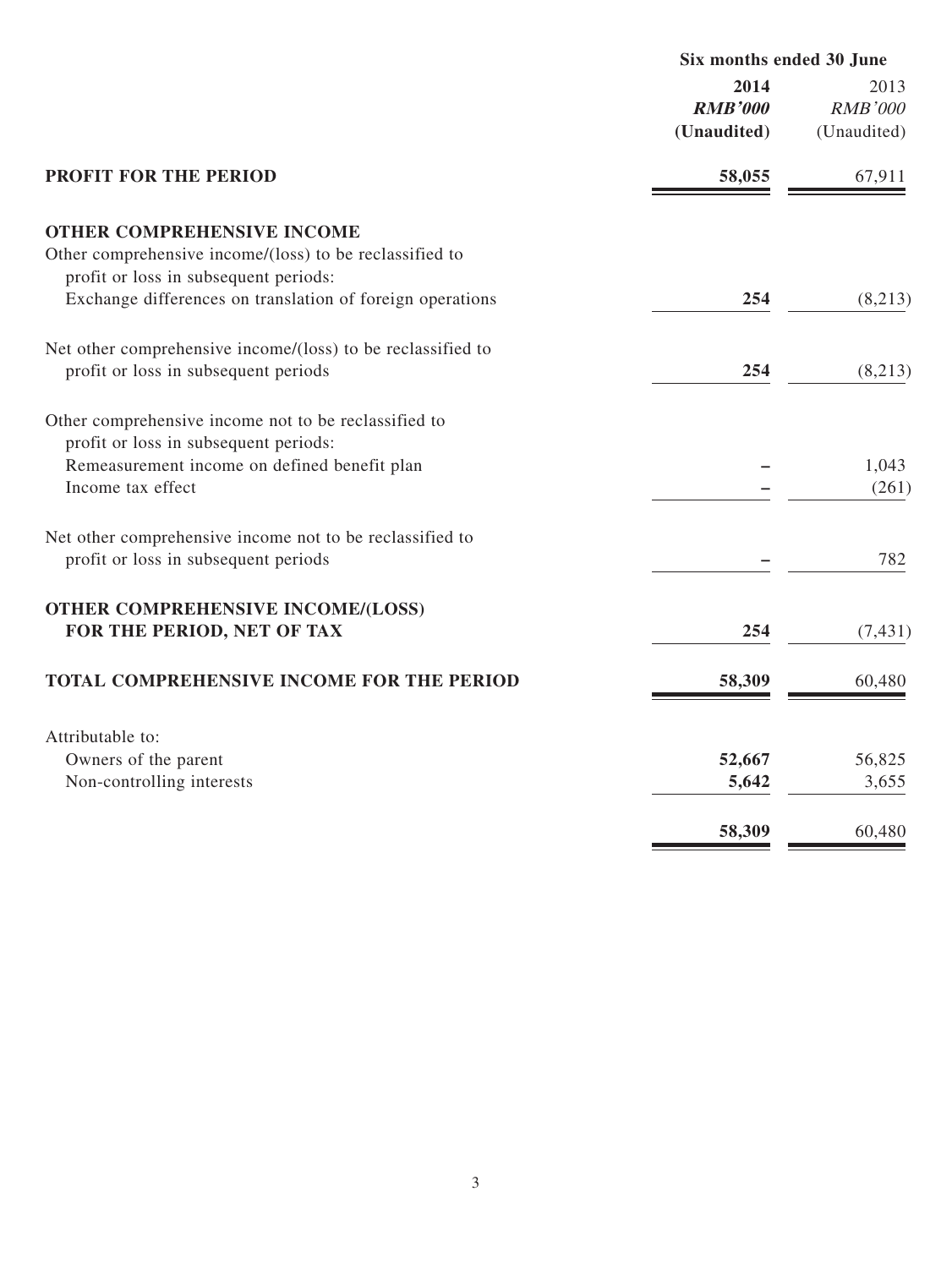# **INTERIM CONDENSED CONSOLIDATED STATEMENT OF FINANCIAL POSITION** 30 June 2014

|                                                  |              | 30 June<br>2014 | 31 December<br>2013 |
|--------------------------------------------------|--------------|-----------------|---------------------|
|                                                  | <b>Notes</b> | <b>RMB'000</b>  | <b>RMB'000</b>      |
|                                                  |              | (Unaudited)     | (Audited)           |
| <b>NON-CURRENT ASSETS</b>                        |              |                 |                     |
| Property, plant and equipment                    | 10           | 468,196         | 360,996             |
| Prepaid land lease payments                      |              | 2,057           | 2,085               |
| Goodwill                                         |              | 85,248          | 85,495              |
| Other intangible assets                          |              | 33,326          | 33,526              |
| Deferred tax assets                              |              | 32,759          | 29,838              |
| Total non-current assets                         |              | 621,586         | 511,940             |
| <b>CURRENT ASSETS</b>                            |              |                 |                     |
| Inventories                                      | 11           | 489,052         | 315,653             |
| Trade and bills receivables                      | 12           | 162,663         | 175,647             |
| Prepayments, deposits and other receivables      |              | 122,839         | 120,423             |
| Tax recoverable                                  |              | 8,641           | 8,582               |
| Pledged deposits                                 | 13           | 216,900         | 213,000             |
| Time deposits                                    | 13           | 250,000         | 496,295             |
| Cash and cash equivalents                        | 13           | 442,823         | 161,161             |
| Total current assets                             |              | 1,692,918       | 1,490,761           |
| <b>CURRENT LIABILITIES</b>                       |              |                 |                     |
| Trade payables                                   | 14           | 269,408         | 167,951             |
| Other payables and accruals                      |              | 310,736         | 256,553             |
| Derivative financial instruments                 |              | 589             | 716                 |
| Interest-bearing bank loans and other borrowings |              | 341,037         | 259,986             |
| Tax payable                                      |              | 33,709          | 37,484              |
| Total current liabilities                        |              | 955,479         | 722,690             |
| NET CURRENT ASSETS                               |              | 737,439         | 768,071             |
| TOTAL ASSETS LESS CURRENT LIABILITIES            |              | 1,359,025       | 1,280,011           |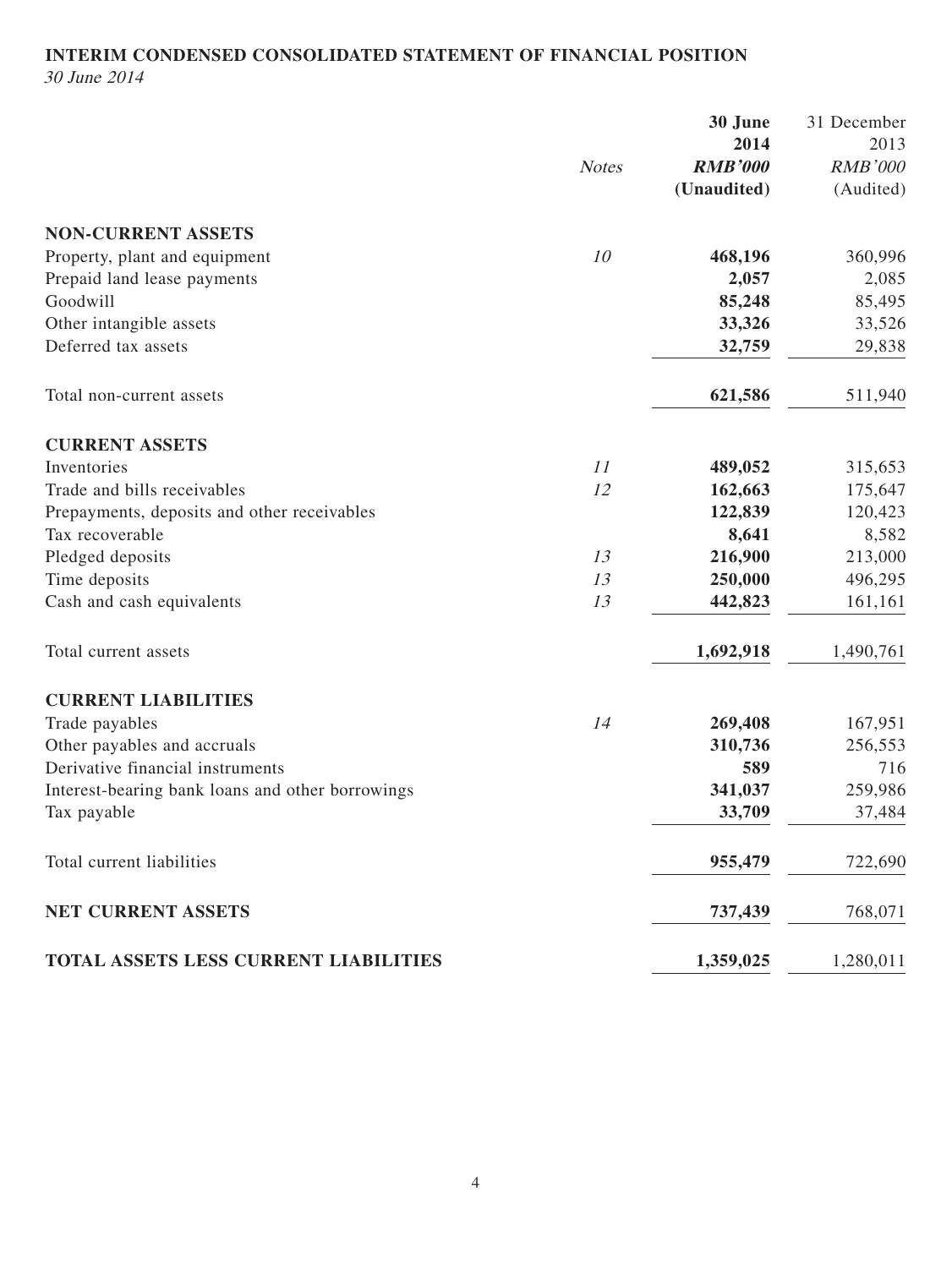|                                                  |              | 30 June        | 31 December    |
|--------------------------------------------------|--------------|----------------|----------------|
|                                                  |              | 2014           | 2013           |
|                                                  | <b>Notes</b> | <b>RMB'000</b> | <b>RMB'000</b> |
|                                                  |              | (Unaudited)    | (Audited)      |
| <b>TOTAL ASSETS LESS CURRENT LIABILITIES</b>     |              | 1,359,025      | 1,280,011      |
| <b>NON-CURRENT LIABILITIES</b>                   |              |                |                |
| Interest-bearing bank loans and other borrowings |              | 58,634         | 36,852         |
| Defined benefit plan                             |              | 18,401         | 18,454         |
| Deferred tax liabilities                         |              | 29,215         | 30,239         |
| Total non-current liabilities                    |              | 106,250        | 85,545         |
| Net assets                                       |              | 1,252,775      | 1,194,466      |
| <b>EQUITY</b>                                    |              |                |                |
| Equity attributable to owners of the parent      |              |                |                |
| Issued capital                                   | 15           | 86,866         | 86,866         |
| Reserves                                         |              | 998,022        | 945,355        |
| Proposed final dividend                          |              | 77,589         | 77,589         |
|                                                  |              | 1,162,477      | 1,109,810      |
| Non-controlling interests                        |              | 90,298         | 84,656         |
| Total equity                                     |              | 1,252,775      | 1,194,466      |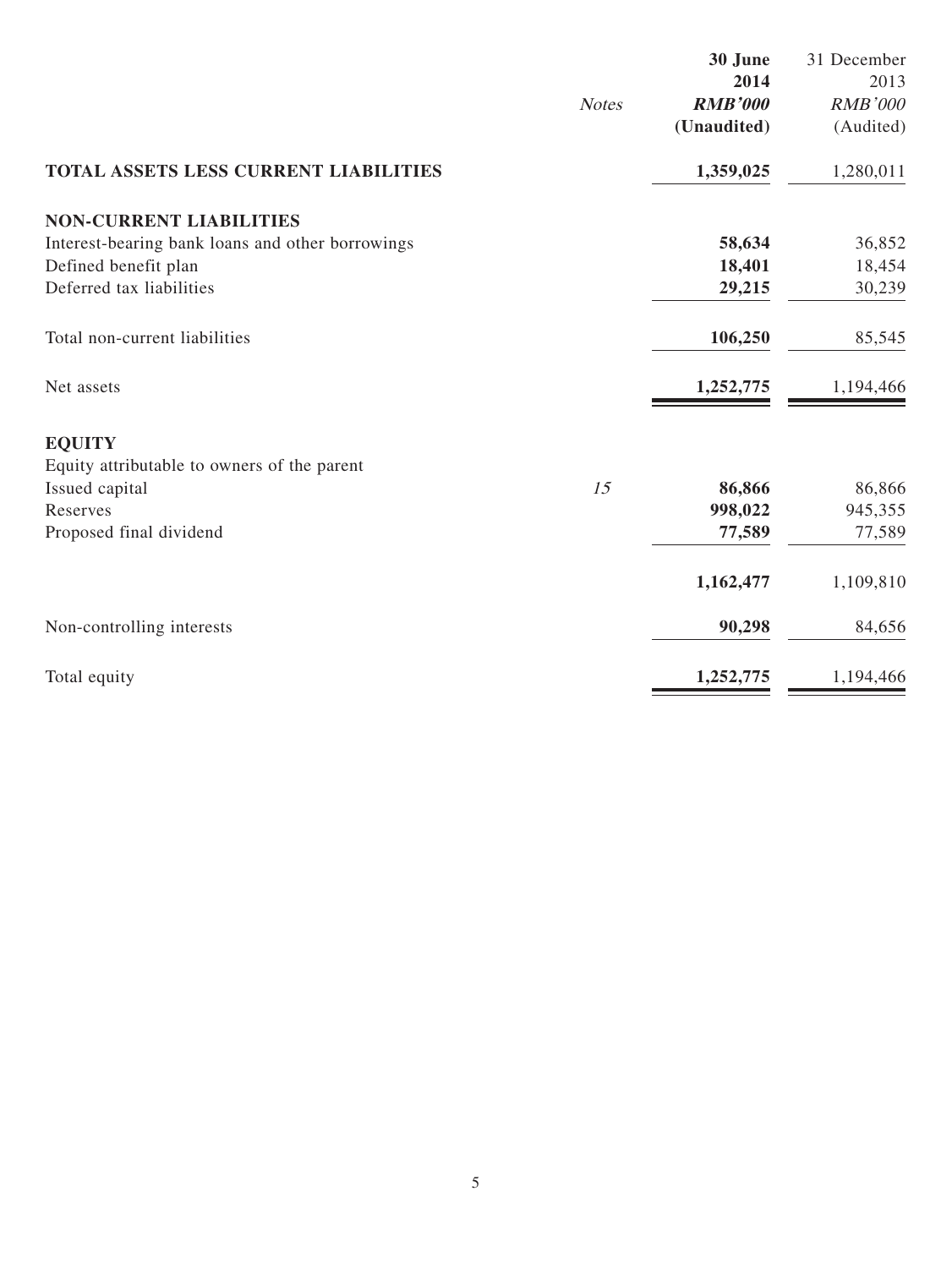## **NOTES TO THE INTERIM CONDENSED CONSOLIDATED FINANCIAL STATEMENTS** 30 June 2014

#### **1. CORPORATE INFORMATION**

The Company was incorporated as an exempted company with limited liability in the Cayman Islands on 8 June 2009. The registered office of the Company is located at Cricket Square, Hutchins Drive, P.O. Box 2681, Grand Cayman KY1-1111, Cayman Islands. The principal offices of the Group are located in (i) Mainland China, at Floor 9, XinDaXin Building, No. 168, HuangXing Road (M), Changsha City, Hunan Province; (ii) Hong Kong, at Room 2101, Beautiful Group Tower, 77 Connaught Road Central, Central; and (iii) the Netherlands, at Burgemeester Falkenaweg 58-1 (8442LE), Heerenveen. The shares of the Company (the "Shares") were listed on the Main Board of The Stock Exchange of Hong Kong Limited (the "Stock Exchange") on 8 October 2009.

The Company acts as an investment holding company of the Group. The Group is principally engaged in the production, marketing and distribution of paediatric nutrition products in the People's Republic of China (the "PRC") and in the dairy industry in the Netherlands with activities ranging from research and development, milk collection, processing, production, packaging, marketing and sales of dairy products to customers in the Netherlands and other overseas countries.

#### **2. BASIS OF PREPARATION AND CHANGES TO THE GROUP'S ACCOUNTING POLICIES**

#### **Basis of preparation**

The Interim Condensed Consolidated Financial Statements for the six months ended 30 June 2014 have been prepared in accordance with the applicable disclosure requirements of Appendix 16 to the Rules Governing the Listing of Securities (the "Listing Rules") on the Stock Exchange and with International Accounting Standard ("IAS") 34 Interim Financial Reporting issued by the International Accounting Standards Board ("IASB").

The Interim Condensed Consolidated Financial Statements does not include all the information and disclosures required for annual financial statements, and should be read in conjunction with the Group's annual financial statements for the year ended 31 December 2013. The Interim Condensed Consolidated Financial Statements are presented in Renminbi ("RMB") and all values are rounded to nearest thousand (RMB'000), except when otherwise indicated.

#### **Changes in accounting policies and disclosures**

The accounting policies adopted in the preparation of the Interim Condensed Consolidated Financial Statements are consistent with those followed in the preparation of the Group's annual financial statements for the year ended 31 December 2013, except for the adoption of new standards and interpretations as of 1 January 2014, noted below.

In the current interim period, the Group has applied, for the first time, the following new or revised standards (the "new or revised IFRSs") issued by the IASB.

| IFRS 10, IFRS 12 and IAS 27<br>(Revised) Amendments | Amendments to IFRS 10, IFRS 12 and IAS 27 (Revised) – <i>Investment Entities</i>                                                        |
|-----------------------------------------------------|-----------------------------------------------------------------------------------------------------------------------------------------|
| IAS 32 Amendments                                   | Amendments to IAS 32 Financial Instruments: Presentation – Offsetting Financial<br>Assets and Financial liabilities                     |
| IAS 36 Amendments                                   | Amendments to IAS 36 Impairment of Assets – Recoverable Amount Disclosures for<br><b>Non-Financial Assets</b>                           |
| IAS 39 Amendments                                   | Amendments to IAS 39 Financial Instruments: Recognition and Measurement-Novation<br>of Derivatives and Continuation of Hedge Accounting |
| IFRIC 21                                            | Levies                                                                                                                                  |

The adoption of the new and revised standards resulted in changes to accounting policies, but did not have significant impact on the financial position or performance of the Group.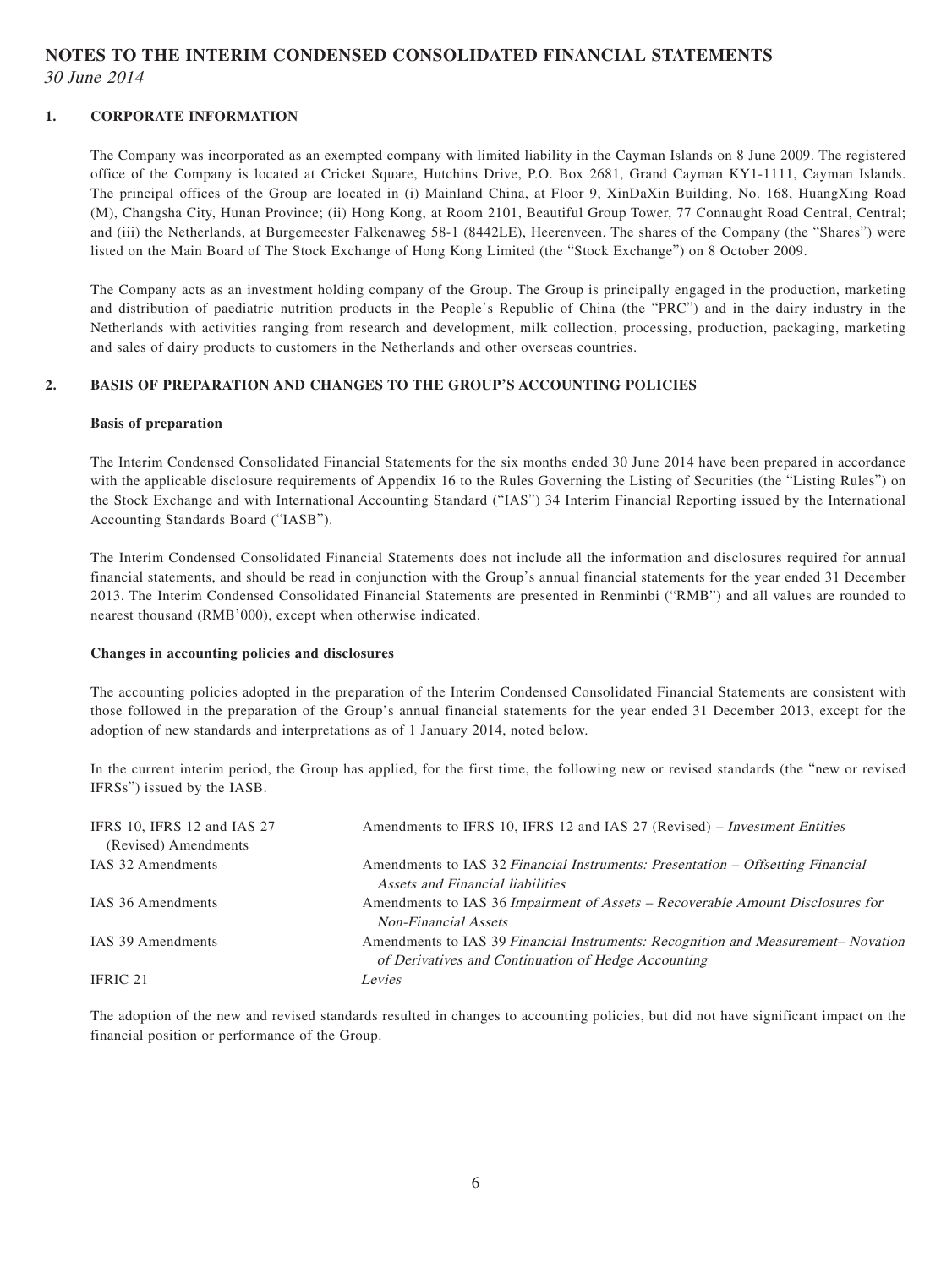#### **3. OPERATING SEGMENT INFORMATION**

For management purposes, the Group is organised into business units based on their products and services and has two reportable operating segments for the six months ended 30 June 2014 as follows:

- (a) the Ausnutria segment comprises the manufacturing and sale of own-branded paediatric cow milk formula products in Mainland China and Hong Kong; and
- (b) the Ausnutria Hyproca segment comprises the manufacture and sales of dairy products in the Netherlands on a subcontract basis for its customers as well as for the sales of its own-branded products in the PRC and other overseas countries.

Management monitors the results of the Group's operating segments separately for the purpose of making decisions about resources allocation and performance assessment. Segment performance is evaluated based on reportable segment profit which is a measure of adjusted profit before tax. The adjusted profit before tax is measured consistently with the Group's profit before tax except that interest income, finance costs, as well as unallocated head office and corporate results are excluded from such measurement.

Segment assets exclude cash and cash equivalents, pledged deposits, time deposits and other unallocated head office and corporate assets as these assets are managed on a group basis.

Segment liabilities exclude interest-bearing bank and other borrowings as these liabilities are managed on a group basis.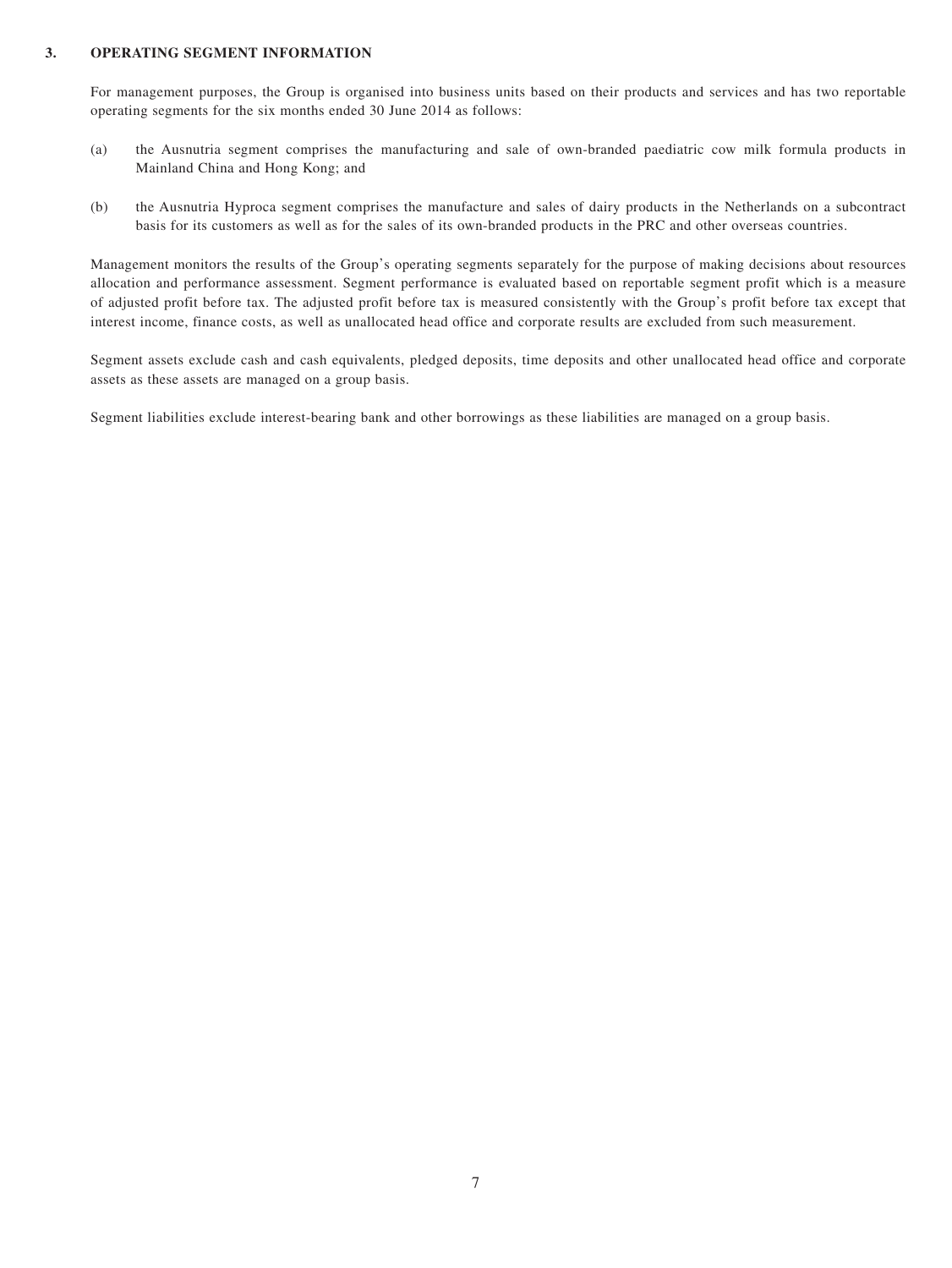|                                                                                     | Ausnutria<br><b>RMB'000</b> | Ausnutria<br>Hyproca<br><b>RMB'000</b> | <b>Total</b><br><b>RMB'000</b> |
|-------------------------------------------------------------------------------------|-----------------------------|----------------------------------------|--------------------------------|
| Six months ended 30 June 2014 (unaudited)                                           |                             |                                        |                                |
| <b>SEGMENT REVENUE</b>                                                              |                             |                                        |                                |
| Sales to external customers                                                         | 264,786                     | 672,172                                | 936,958                        |
| Intersegment sales                                                                  |                             | 32,748                                 | 32,748                         |
|                                                                                     | 264,786                     | 704,920                                | 969,706                        |
| Reconciliation:                                                                     |                             |                                        |                                |
| Elimination of intersegment sales                                                   |                             |                                        | (32, 748)                      |
| Revenue from operations                                                             |                             |                                        | 936,958                        |
| <b>SEGMENT RESULTS</b>                                                              | 52,694                      | 14,604                                 | 67,298                         |
| Reconciliation:                                                                     |                             |                                        |                                |
| Interest income<br>Finance costs                                                    |                             |                                        | 10,768<br>(5,947)              |
| Corporate and other unallocated expenses                                            |                             |                                        | (14, 064)                      |
|                                                                                     |                             |                                        |                                |
| Profit before tax                                                                   |                             |                                        | 58,055                         |
| OTHER SEGMENT INFORMATION                                                           |                             |                                        |                                |
| Depreciation and amortisation                                                       | 5,046                       | 16,941                                 | 21,987                         |
| Capital expenditure*                                                                | 1,115                       | 128,857                                | 129,972                        |
| As at 30 June 2014 (unaudited)                                                      |                             |                                        |                                |
| <b>SEGMENT ASSETS</b>                                                               | 375,281                     | 1,003,008                              | 1,378,289                      |
| Reconciliation:                                                                     |                             |                                        |                                |
| Elimination of intersegment receivables<br>Corporate and other unallocated assets   |                             |                                        | (1,049)<br>937,264             |
|                                                                                     |                             |                                        |                                |
| Total assets                                                                        |                             |                                        | 2,314,504                      |
| <b>SEGMENT LIABILITIES</b>                                                          | 204,560                     | 575,816                                | 780,376                        |
| Reconciliation:                                                                     |                             |                                        |                                |
| Elimination of intersegment payables<br>Corporate and other unallocated liabilities |                             |                                        | (1,049)<br>282,402             |
|                                                                                     |                             |                                        |                                |
| Total liabilities                                                                   |                             |                                        | 1,061,729                      |

\* Capital expenditure consists of additions to property, plant and equipment and intangible assets.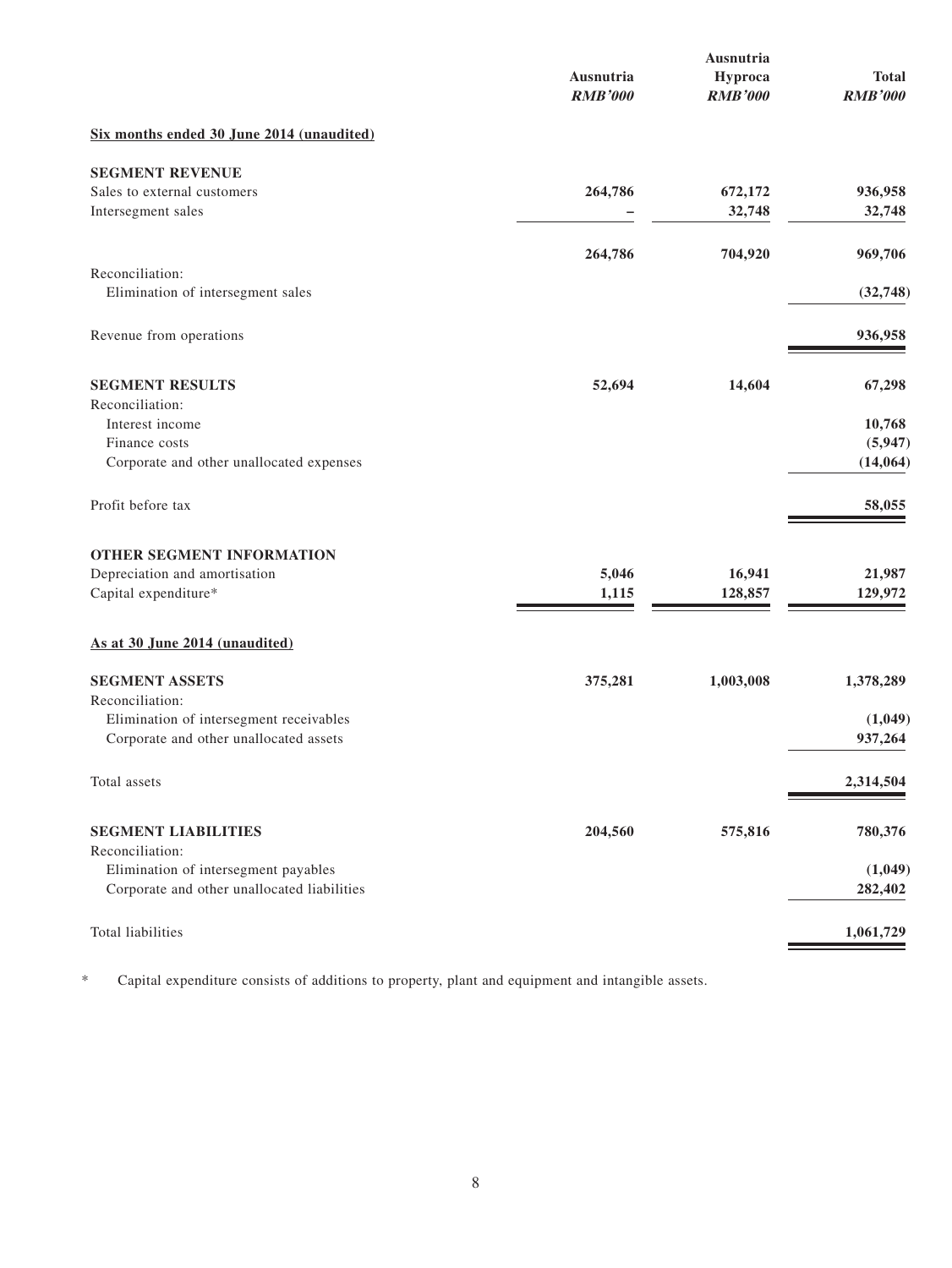|                                                      | Ausnutria<br><b>RMB'000</b> | Ausnutria<br>Hyproca<br>RMB'000 | Total<br><b>RMB'000</b> |
|------------------------------------------------------|-----------------------------|---------------------------------|-------------------------|
| Six months ended 30 June 2013 (unaudited)            |                             |                                 |                         |
| <b>SEGMENT REVENUE</b>                               |                             |                                 |                         |
| Sales to external customers<br>Intersegment sales    | 282,197                     | 515,109<br>9,236                | 797,306<br>9,236        |
|                                                      | 282,197                     | 524,345                         | 806,542                 |
| Reconciliation:<br>Elimination of intersegment sales |                             |                                 | (9,236)                 |
| Revenue from operations                              |                             |                                 | 797,306                 |
| <b>SEGMENT RESULTS</b><br>Reconciliation:            | 63,856                      | 19,819                          | 83,675                  |
| Interest income                                      |                             |                                 | 10,012                  |
| Finance costs                                        |                             |                                 | (2,901)                 |
| Corporate and other unallocated expenses             |                             |                                 | (9, 472)                |
| Profit before tax                                    |                             |                                 | 81,314                  |
| OTHER SEGMENT INFORMATION                            |                             |                                 |                         |
| Impairment losses written back in profit or loss     |                             | (1,599)                         | (1, 599)                |
| Depreciation and amortisation                        | 4,414                       | 13,945                          | 18,359                  |
| Capital expenditure*                                 | 2,645                       | 46,224                          | 48,869                  |
| As at 31 December 2013 (audited)                     |                             |                                 |                         |
| <b>SEGMENT ASSETS</b><br>Reconciliation:             | 269,932                     | 842,949                         | 1,112,881               |
| Elimination of intersegment receivables              |                             |                                 | (8, 837)                |
| Corporate and other unallocated assets               |                             |                                 | 898,657                 |
| Total assets                                         |                             |                                 | 2,002,701               |
| <b>SEGMENT LIABILITIES</b><br>Reconciliation:        | 124,201                     | 396,033                         | 520,234                 |
| Elimination of intersegment payables                 |                             |                                 | (8, 837)                |
| Corporate and other unallocated liabilities          |                             |                                 | 296,838                 |
| Total liabilities                                    |                             |                                 | 808,235                 |

\* Capital expenditure consists of additions to property, plant and equipment and intangible assets.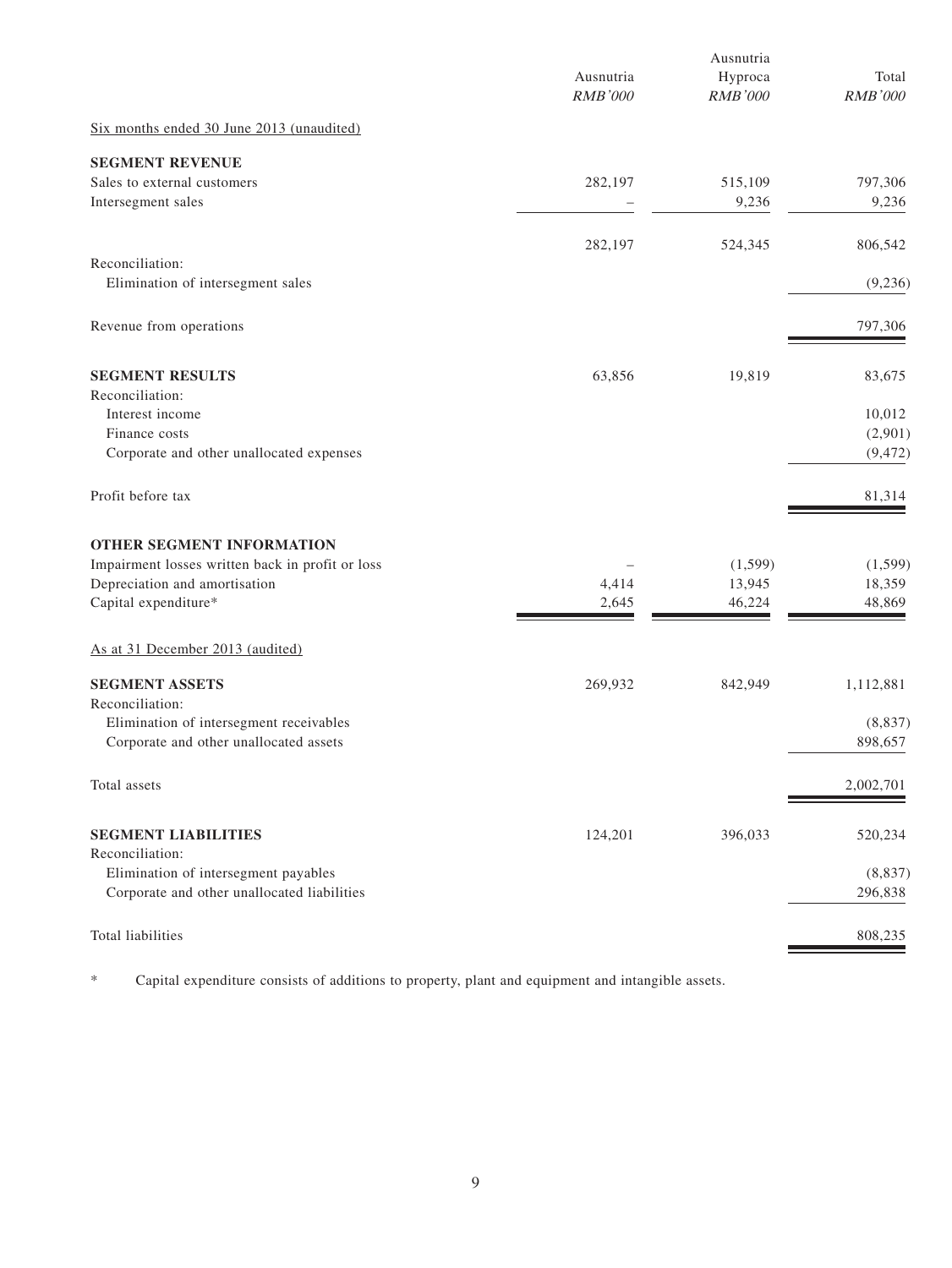#### **Geographical information**

#### **(a) Revenue from external customers**

|                           | Six months ended 30 June |                |
|---------------------------|--------------------------|----------------|
|                           | 2014                     | 2013           |
|                           | <b>RMB'000</b>           | <b>RMB'000</b> |
|                           | (Unaudited)              | (Unaudited)    |
| The PRC                   | 517,266                  | 362,365        |
| European Union            | 231,087                  | 276,429        |
| Middle East               | 73,942                   | 45,620         |
| America                   | 49,479                   | 27,689         |
| Australia and New Zealand | 13,023                   | 40,523         |
| Others                    | 52,161                   | 44,680         |
|                           | 936,958                  | 797,306        |

The revenue information above is based on the locations of customers.

#### **(b) Non-current assets**

|                 | 30 June        | 31 December    |
|-----------------|----------------|----------------|
|                 | 2014           | 2013           |
|                 | <b>RMB'000</b> | <b>RMB'000</b> |
|                 | (Unaudited)    | (Audited)      |
| The PRC         | 75,107         | 78,955         |
| The Netherlands | 513,720        | 403,147        |
|                 | 588,827        | 482,102        |

The non-current asset information above is based on the locations of the assets and excludes deferred tax assets.

#### **Information about major customers**

During the six months ended 30 June 2014, there was no revenue from a single external customer which accounted for 10% or more of the Group's total revenue (six months ended 30 June 2013: Nil).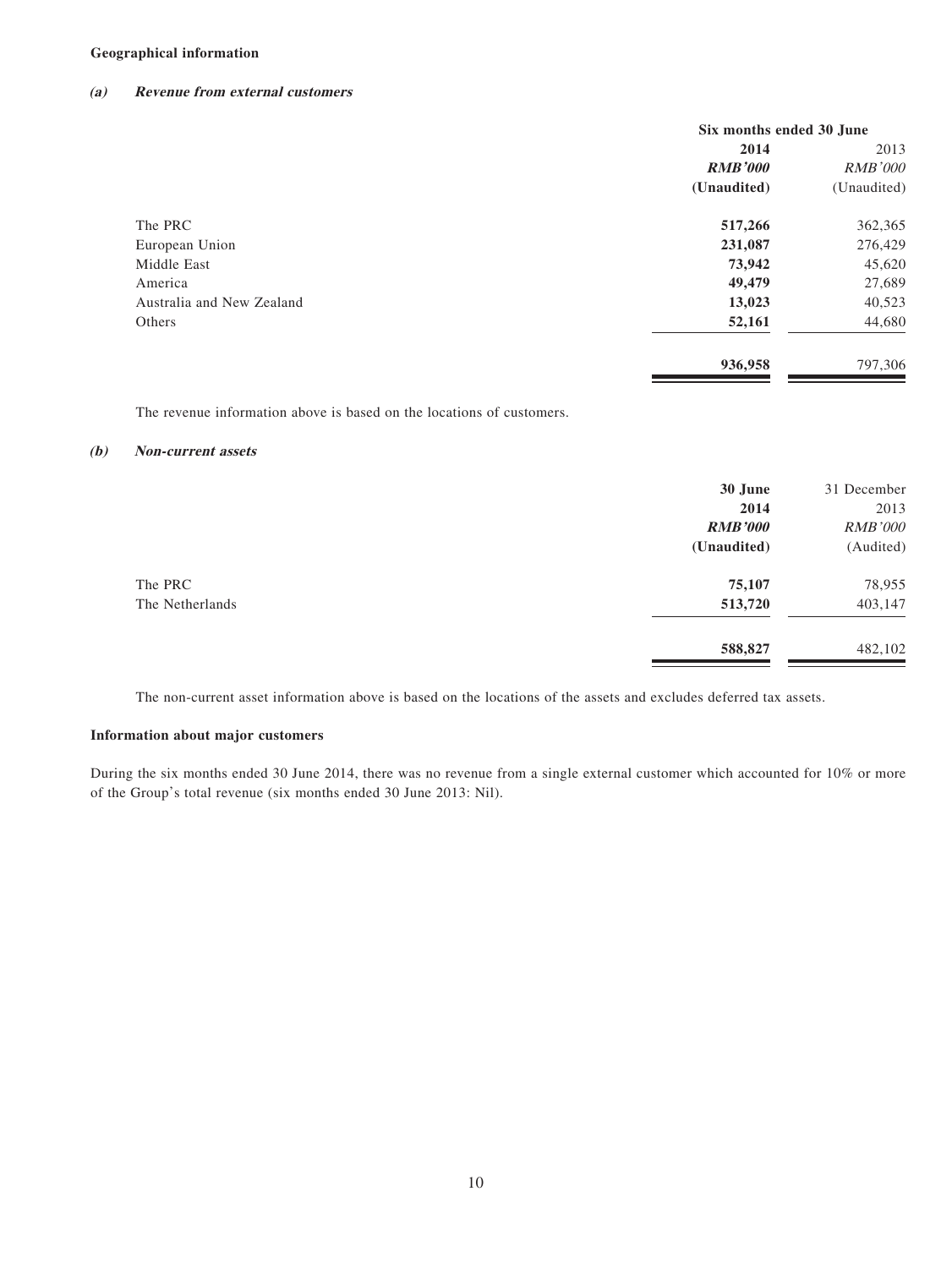#### **4. REVENUE, OTHER INCOME AND GAINS**

Revenue represents the net invoiced value of goods sold, after deduction of allowances for returns and trade discounts.

An analysis of the Group's revenue, other income and gains is as follows:

|                                                      |             | Six months ended 30 June |                |
|------------------------------------------------------|-------------|--------------------------|----------------|
|                                                      |             | 2014                     | 2013           |
|                                                      | <b>Note</b> | <b>RMB'000</b>           | <b>RMB'000</b> |
|                                                      |             | (Unaudited)              | (Unaudited)    |
| <b>REVENUE</b>                                       |             |                          |                |
| Sale of goods                                        |             | 936,958                  | 797,306        |
| <b>OTHER INCOME AND GAINS</b>                        |             |                          |                |
| Interest income                                      |             | 10,768                   | 10,012         |
| Investment income from a held-to-maturity investment |             |                          | 2,564          |
| Government grants                                    | (i)         | 465                      | 305            |
| Others                                               |             | 854                      | 663            |
| Total other income and gains                         |             | 12,087                   | 13,544         |

(i) There were no unfulfilled conditions or contingencies attaching to these grants.

#### **5. FINANCE COSTS**

An analysis of finance costs is as follows:

|                                                                                              | Six months ended 30 June |                |
|----------------------------------------------------------------------------------------------|--------------------------|----------------|
|                                                                                              | 2014                     |                |
|                                                                                              | <b>RMB'000</b>           | <i>RMB'000</i> |
|                                                                                              | (Unaudited)              | (Unaudited)    |
| Total interest expense on financial liabilities not<br>at fair value through profit or loss: |                          |                |
| Interest on bank loans and other borrowings                                                  | 5,947                    | 2.901          |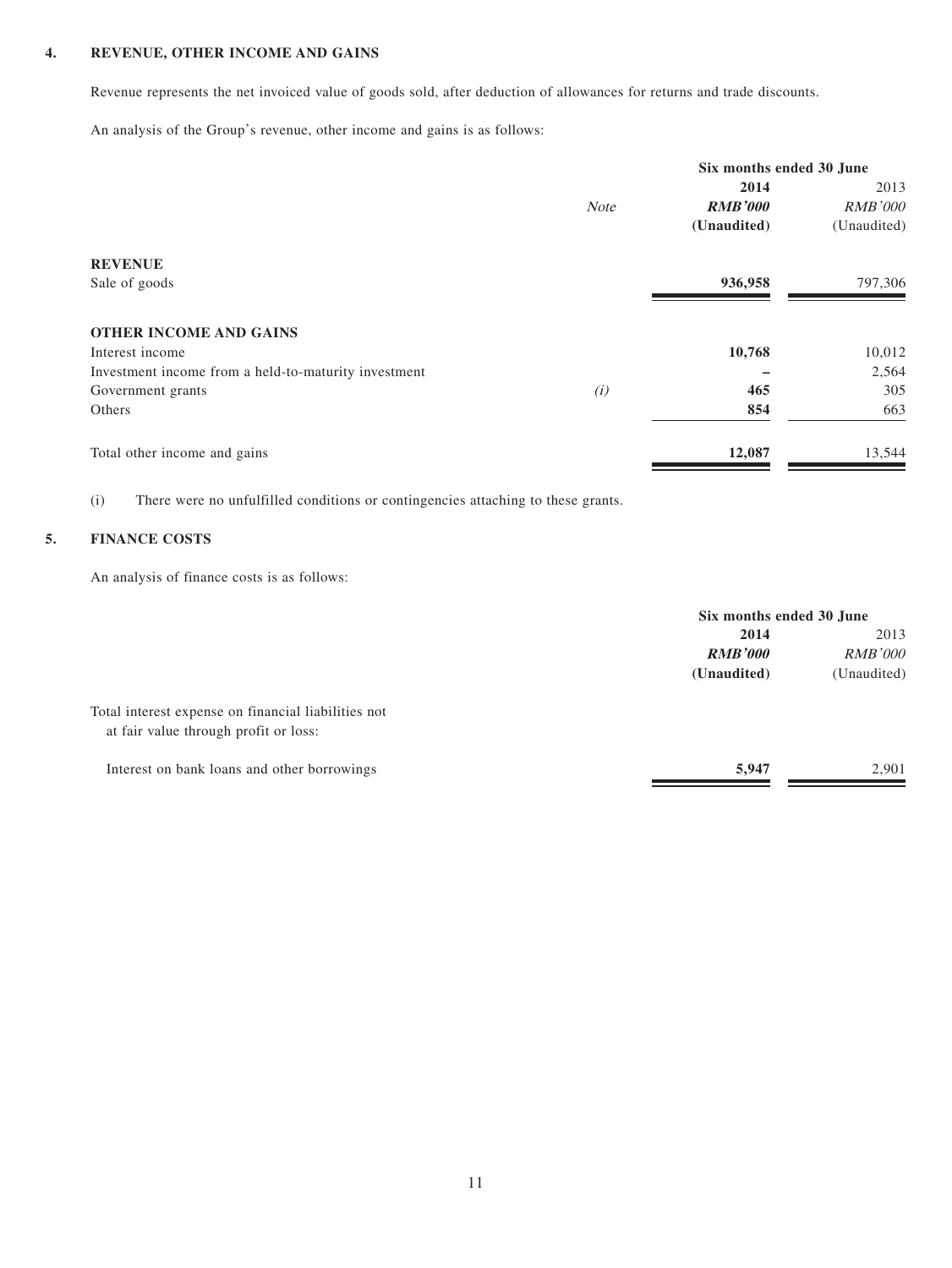#### **6. PROFIT BEFORE TAX**

The Group's profit before tax is arrived at after charging:

|                                                                | Six months ended 30 June |                |
|----------------------------------------------------------------|--------------------------|----------------|
|                                                                | 2014                     | 2013           |
|                                                                | <b>RMB'000</b>           | <b>RMB'000</b> |
|                                                                | (Unaudited)              | (Unaudited)    |
| Cost of inventories sold                                       | 666,693                  | 566,171        |
| Reversal of write-down of inventories to net realisable value  |                          | (1, 599)       |
| Cost of sales                                                  | 666,693                  | 564,572        |
| Depreciation                                                   | 18,904                   | 15,125         |
| Amortisation of prepaid land lease payments                    | 28                       | 28             |
| Amortisation of other intangible assets                        | 3,055                    | 3,206          |
| Minimum lease payments under operating leases:                 |                          |                |
| <b>Buildings</b>                                               | 1,416                    | 1,480          |
| Auditors' remuneration                                         | 1,500                    | 2,250          |
| Professional fees*                                             | 5,909                    | 6,354          |
| Employee benefit expenses (including directors' remuneration): |                          |                |
| Wages, salaries and staff welfare                              | 112,098                  | 95,939         |
| Pension scheme contributions**                                 | 10,592                   | 6,845          |
|                                                                | 122,690                  | 102,784        |

\* The professional fees incurred in relation to certain unresolved issues leading to the suspension of trading in the Shares on the Stock Exchange (the "Unresolved Issues") are included in other expenses in the consolidated statement of profit or loss and other comprehensive income.

\*\* At 30 June 2014, the Group had no forfeited contributions available to reduce its contributions to the pension scheme in future years (31 December 2013: Nil).

#### **7. INCOME TAX**

Hong Kong profits tax has not been provided as the Group did not generate any assessable profits arising in Hong Kong during the six months ended 30 June 2014 (six months ended 30 June 2013: Nil).

Taxes on profits assessable elsewhere have been calculated at the rates of tax prevailing in the jurisdictions in which the Group operates. Under the PRC income tax laws, enterprises are subject to CIT at a rate of 25%. Under the Netherlands income tax laws, enterprises are subject to the Netherlands corporate income tax rate of 20% for the first EURO 200,000 taxable profits and 25% for the taxable profits exceeding EURO 200,000.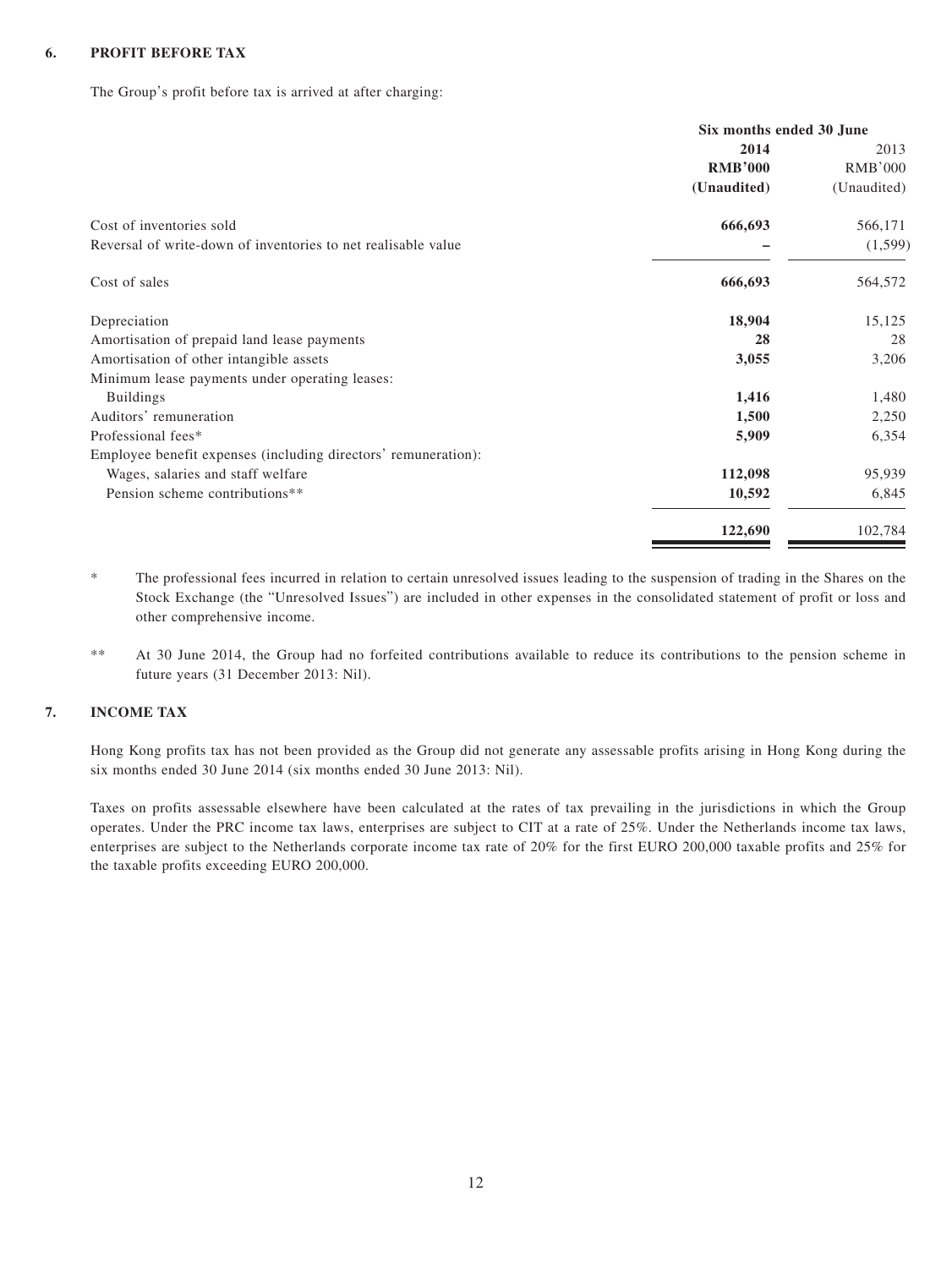Ausnutria China was designated as a High-tech Enterprise and was granted a preferential CIT tax rate of 15% for the three years ending 31 December 2015.

| Six months ended 30 June |                |
|--------------------------|----------------|
| 2014                     | 2013           |
| <b>RMB'000</b>           | <i>RMB'000</i> |
| (Unaudited)              | (Unaudited)    |
|                          |                |
| 1,288                    | 4,991          |
| 15,491                   | 8,932          |
| (3,930)                  | (520)          |
| 12,849                   | 13,403         |
|                          |                |

#### **8. INTERIM DIVIDEND**

The Board did not recommend the payment of any interim dividend for the six months ended 30 June 2014 (six months ended 30 June 2013: Nil).

#### **9. EARNINGS PER SHARE ATTRIBUTABLE TO ORDINARY EQUITY HOLDERS OF THE PARENT**

The calculation of the basic earnings per share amount is based on the profit for the period attributable to ordinary equity holders of the parent and the weighted average number of ordinary shares of 986,843,000 (six months ended 30 June 2013: 986,843,000) in issue during the period.

#### **Earnings**

|                                                                    | Six months ended 30 June |                |
|--------------------------------------------------------------------|--------------------------|----------------|
|                                                                    | 2014                     | 2013           |
|                                                                    | <b>RMB'000</b>           | <i>RMB'000</i> |
|                                                                    | (Unaudited)              | (Unaudited)    |
| Profit attributable to ordinary equity holders of the parent,      |                          |                |
| used in the basic earnings per share calculation                   | 53,510                   | 62,703         |
| <b>Shares</b>                                                      |                          |                |
|                                                                    | Six months ended 30 June |                |
|                                                                    | 2014                     | 2013           |
|                                                                    | (Unaudited)              | (Unaudited)    |
| Weighted average number of ordinary shares in issue                |                          |                |
| during the period used in the basic earnings per share calculation | 986,843,000              | 986,843,000    |

No adjustment has been made to the basic earnings per share amounts presented for the six months ended 30 June 2014 and 2013 in respect of a dilution as the Company had no potentially dilutive ordinary shares in issue during those periods.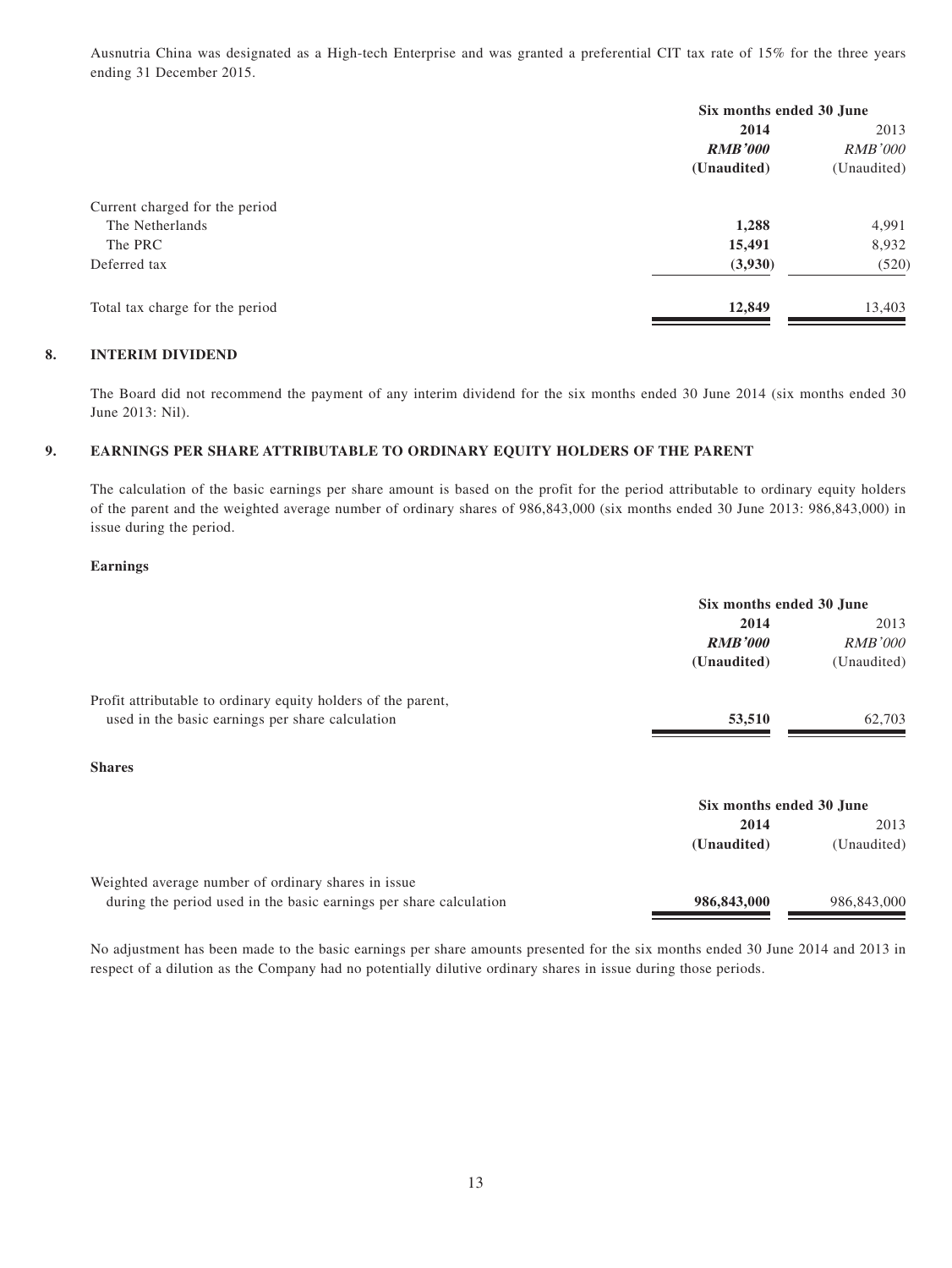#### **10. PROPERTY, PLANT AND EQUIPMENT**

During the six months ended 30 June 2014, the Group acquired land and buildings, machinery, office equipment, motor vehicle and construction in progress with an aggregate cost of approximately RMB127,373,000 (six months end 30 June 2013: RMB41,129,000).

At 30 June 2014, certain of the Group's land and buildings, and plant and equipment that were attributed to the Ausnutria Hyproca Group and located in the Netherlands with net carrying amounts of EURO 8,935,000, equivalent to approximately RMB75,006,000 (31 December 2013: EURO 8,484,000, equivalent to approximately RMB71,426,000) and EURO 35,283,000, equivalent to approximately RMB296,187,000 (31 December 2013: EURO 22,085,000, equivalent to approximately RMB185,934,000), respectively, were pledged to secure general banking facilities granted to the Ausnutria Hyproca Group.

#### **11. INVENTORIES**

|                | 30 June        | 31 December    |
|----------------|----------------|----------------|
|                | 2014           | 2013           |
|                | <b>RMB'000</b> | <b>RMB'000</b> |
|                | (Unaudited)    | (Audited)      |
| Raw materials  | 188,795        | 154,771        |
| Finished goods | 295,983        | 156,885        |
| Others         | 4,274          | 3,997          |
| Total          | 489,052        | 315,653        |

At 30 June 2014, certain of the Group's inventories that were attributed to the Ausnutria Hyproca Group with a net carrying amount of EURO 37,182,000 (equivalent to approximately RMB312,128,000) (31 December 2013: EURO 24,142,000 (equivalent to approximately RMB203,249,000)) were pledged to secure general banking facilities granted to the Ausnutria Hyproca Group.

#### **12. TRADE AND BILLS RECEIVABLE**

|                   | 30 June        | 31 December    |
|-------------------|----------------|----------------|
|                   | 2014           | 2013           |
|                   | <b>RMB'000</b> | <b>RMB'000</b> |
|                   | (Unaudited)    | (Audited)      |
| Trade receivables | 128,808        | 140,528        |
| Bills receivable  | 33,855         | 35,119         |
| Total             | 162,663        | 175,647        |
|                   |                |                |

The Group normally allows a credit period from one month to 12 months (31 December 2013: one month to 12 months) to certain customers. The Group seeks to maintain strict control over its outstanding receivables. Overdue balances are reviewed regularly by senior management. In view of the aforementioned and the fact that the Group's trade receivables relate to a large number of diversified customers, there is no significant concentration of credit risk. Trade receivables are non-interest-bearing.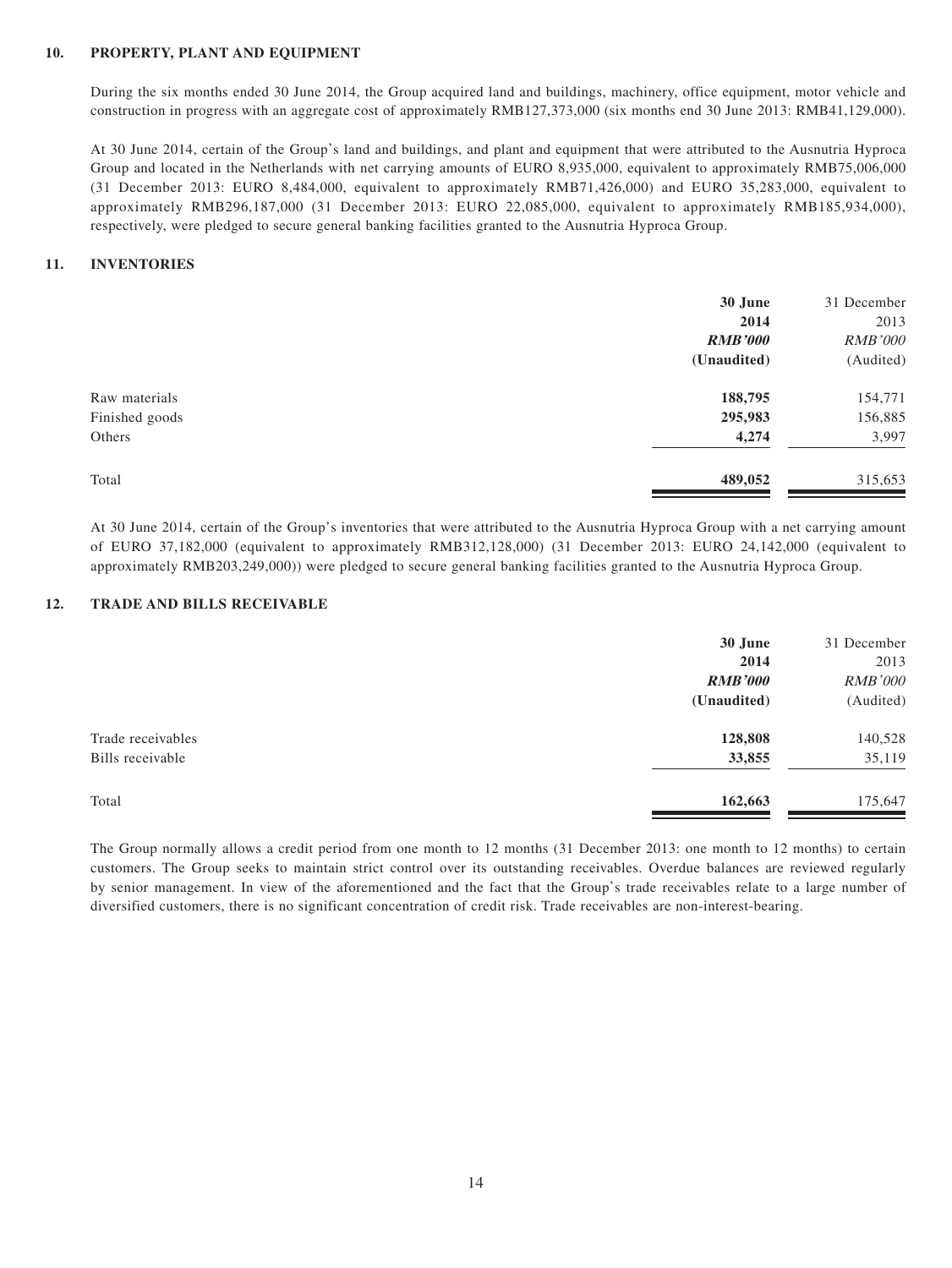An aged analysis of the trade receivables of the Group as at the end of the reporting period, based on the invoice date and net of provisions, is as follows:

|                    | 30 June        | 31 December    |
|--------------------|----------------|----------------|
|                    | 2014           | 2013           |
|                    | <b>RMB'000</b> | <b>RMB'000</b> |
|                    | (Unaudited)    | (Audited)      |
| Within 3 months    | 124,925        | 105,426        |
| 3 to 6 months      | 2,548          | 16,762         |
| 6 months to 1 year | 884            | 18,044         |
| Over 1 year        | 451            | 296            |
| Total              | 128,808        | 140,528        |

There was no provision for impairment as of 30 June 2014 (31 December 2013: Nil). The carrying amounts of the trade and bills receivables approximate to their fair values.

At 30 June 2014, certain of the Group's trade receivables that were attributed to the Ausnutria Hyproca Group with a net carrying amount of EURO 11,956,000 (equivalent to approximately RMB100,366,000) (31 December 2013: EURO 13,260,000 (equivalent to approximately RMB111,635,000)) were pledged to secure general banking facilities granted to the Ausnutria Hyproca Group.

#### **13. CASH AND CASH EQUIVALENTS**

|                                                                               | 30 June<br>2014 | 31 December<br>2013 |
|-------------------------------------------------------------------------------|-----------------|---------------------|
|                                                                               | <b>RMB'000</b>  | <i>RMB'000</i>      |
|                                                                               | (Unaudited)     | (Audited)           |
| Cash and bank balances                                                        | 442,823         | 161,161             |
| Time deposits                                                                 | 466,900         | 709,295             |
|                                                                               | 909,723         | 870,456             |
| Less: Pledged deposits                                                        | (216,900)       | (213,000)           |
| Non-pledged time deposits with maturity of between 3 months to 12 months      | (250,000)       | (496, 295)          |
| Cash and cash equivalents in the consolidated statement of financial position | 442,823         | 161,161             |

At the end of the reporting period, the Group's cash and bank balances denominated in RMB amounted to RMB410,464,000 (31 December 2013: RMB144,169,000). In addition, all the Group's time deposits were denominated in RMB. The RMB is not freely convertible in the international market. However, under Mainland China's Foreign Exchange Control Regulations and Administration of Settlement, Sale and Payment of Foreign Exchange Regulations, the Group is permitted to convert RMB into other currencies through banks to conduct foreign exchange business.

Cash at banks earns interest at floating rates based on published daily bank deposit rates. The bank balances are deposited with creditworthy banks with no recent history of default.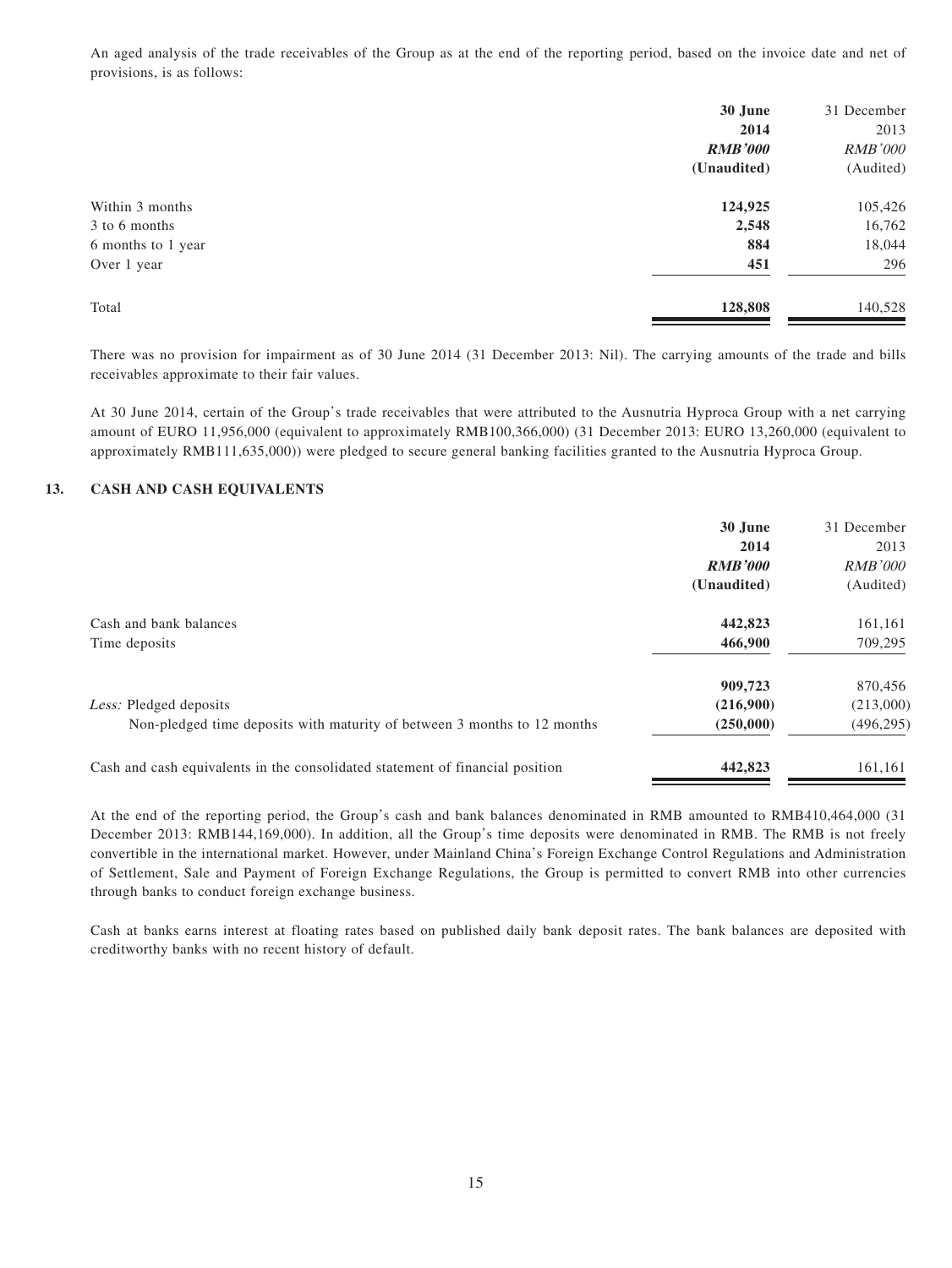#### **14. TRADE PAYABLES**

An aged analysis of the trade payables of the Group as at the end of the reporting period, based on the invoice date, is as follows:

|                  | 30 June        | 31 December    |
|------------------|----------------|----------------|
|                  | 2014           | 2013           |
|                  | <b>RMB'000</b> | <b>RMB'000</b> |
|                  | (Unaudited)    | (Audited)      |
| Within 12 months | 269,402        | 167,942        |
| Over 12 months   | 6              | 9              |
| Total            | 269,408        | 167,951        |

Trade payables are interest-free and are normally settled within 12 months (31 December 2013: 12 months).

#### **15. SHARE CAPITAL**

|                                                | 30 June<br>2014<br><b>HK\$'000</b><br>(Unaudited) | 31 December<br>2013<br><b>HK\$'000</b><br>(Audited) |
|------------------------------------------------|---------------------------------------------------|-----------------------------------------------------|
| Authorised:                                    | 150,000                                           |                                                     |
| 1,500,000,000 ordinary shares of HK\$0.10 each |                                                   | 150,000                                             |
| Issued and fully paid:                         |                                                   |                                                     |
| 986,843,000 (31 December 2013: 986,843,000)    |                                                   |                                                     |
| ordinary shares of HK\$0.10 each               | 98,684                                            | 98,684                                              |
| equivalent to RMB'000                          | 86,866                                            | 86,866                                              |

During the period, there was no movement in share capital (six months ended 30 June 2013: Nil).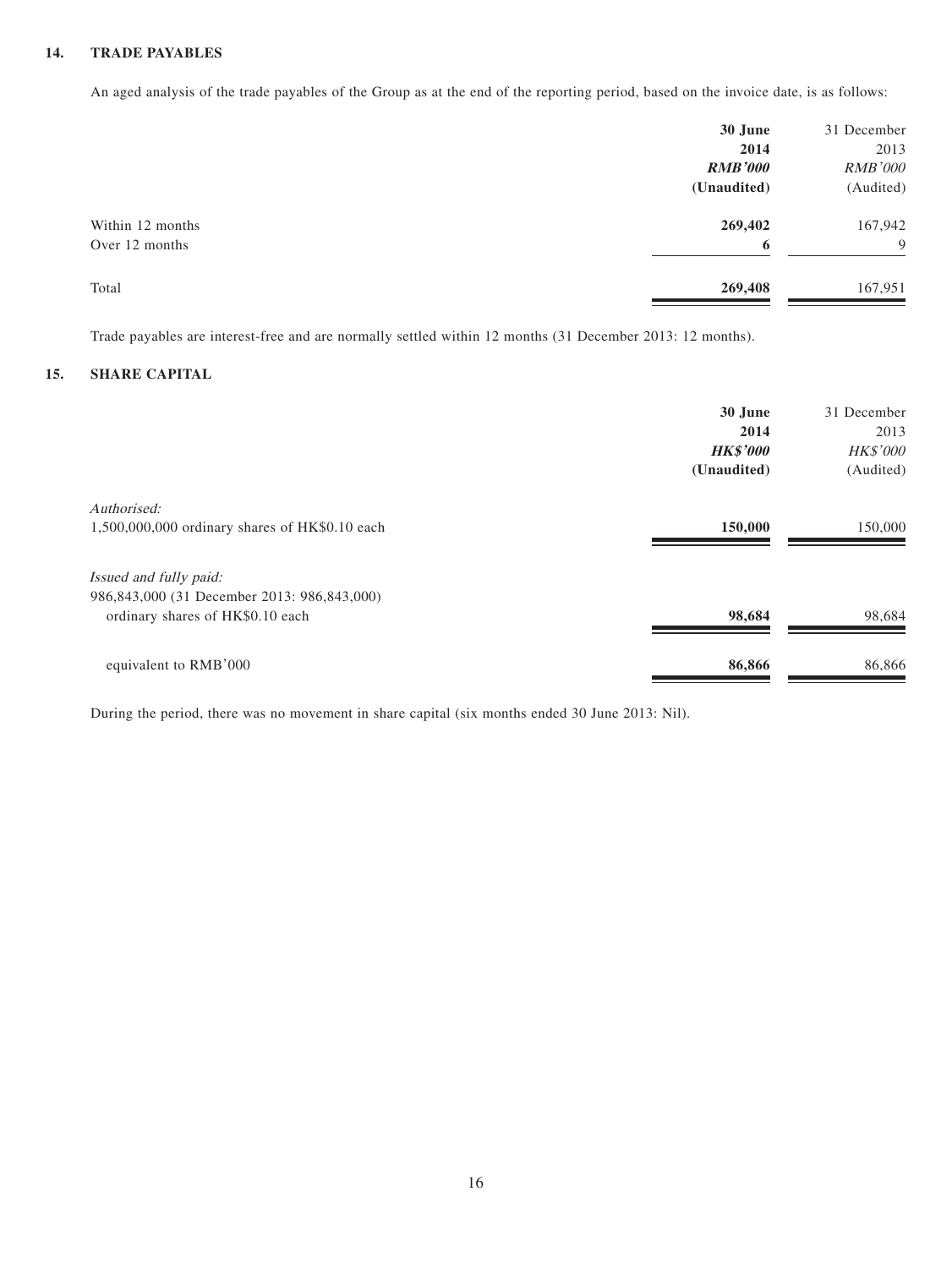## **MANAGEMENT DISCUSSION AND ANALYSIS**

## **RESUMPTION OF TRADING**

The Board is pleased to announce that, upon fulfilling all the resumption conditions imposed by the Stock Exchange (details of which are set out in the announcement of the Company dated 3 July 2012), trading in the Shares was resumed on 4 August 2014.

The Board would like to assure the shareholders of the Company (the "Shareholders") and the potential investors that the Board is committed to (i) supervising the management of the Group and to maintain sound and effective internal controls to safeguard the Shareholders' investment and the Group's assets; and (ii) continuously and proactively strengthening the corporate governance of the Company to establish a solid foundation for the operation and future growth while learning the lesson from the incidence leading to the suspension of trading in the Shares in order to maximise the value of the Company and hence the return to the Shareholders.

#### **BUSINESS REVIEW**

The global dairy market has continued to grow over the past few years, particularly in the People's Republic of China (the "PRC") which is driven by macro factors such as strong economic growth, increasing disposable income and rising rates of urbanisation, as well as industry-specific factors including rising health awareness and consumer preferences.

As one of the key components of the PRC dairy market, the paediatric milk formula market has been expanding steadily as well. The increasing number of working mothers in the PRC, coupled with the convenience and comprehensive nutritional benefits offered by infant formula products, have resulted in growing popularity among mothers in the PRC to choose infant formulas for their children.

In order to maintain a healthy growth in the industry and to improve the quality standards of paediatric milk formula, the PRC government has launched a series of new policies (the "New Policies") to improve the national standard for the safety of dairy products, including but not limited to (i) the raising of the standards on the grant/ renewal of the production license of the paediatric milk powder manufacturers in the PRC; (ii) the requirement for the establishment of full tracking systems by paediatric milk powder manufacturers from the production to distribution of paediatric milk powder in the PRC; and (iii) the requirement to obtain the registration of dairy products by foreign enterprises, which are now governed by a more stringent set of new rules and regulations, before their products can be imported into the PRC.

As a result of the above, the six-month period ended 30 June 2014 (the "2014 Interim Period") continues to be a complicated and challenging time for the Group which has resulted in a short term pressure in both the sales and profit for the first few months as distributors in the PRC were more conservative in placing their orders pending for further clarity on the implementation of the New Policies. In May 2014, the PRC government announced the first batch of 115 imported brands, including all the brands (including the series of Allnutria, Best Choice, Hyproca 1897, Kabrita, Puredo, Mygood, Eurolate and Neolac) of the Group, that have been granted the approval for importing the paediatric formula milk into the PRC. Sales and operating performance of the Group's own branded business have been gradually improving since then. The Company has taken strategic moves to comply with the New Policies and at the same time to upgrade its facilities such as the spray towers in Lyempf Kampen B.V. and packing facilities in Lypack Leeuwarden B.V. so as to increase the Group's upstream production and procurement capability in order to capture the growing markets in the PRC and overseas.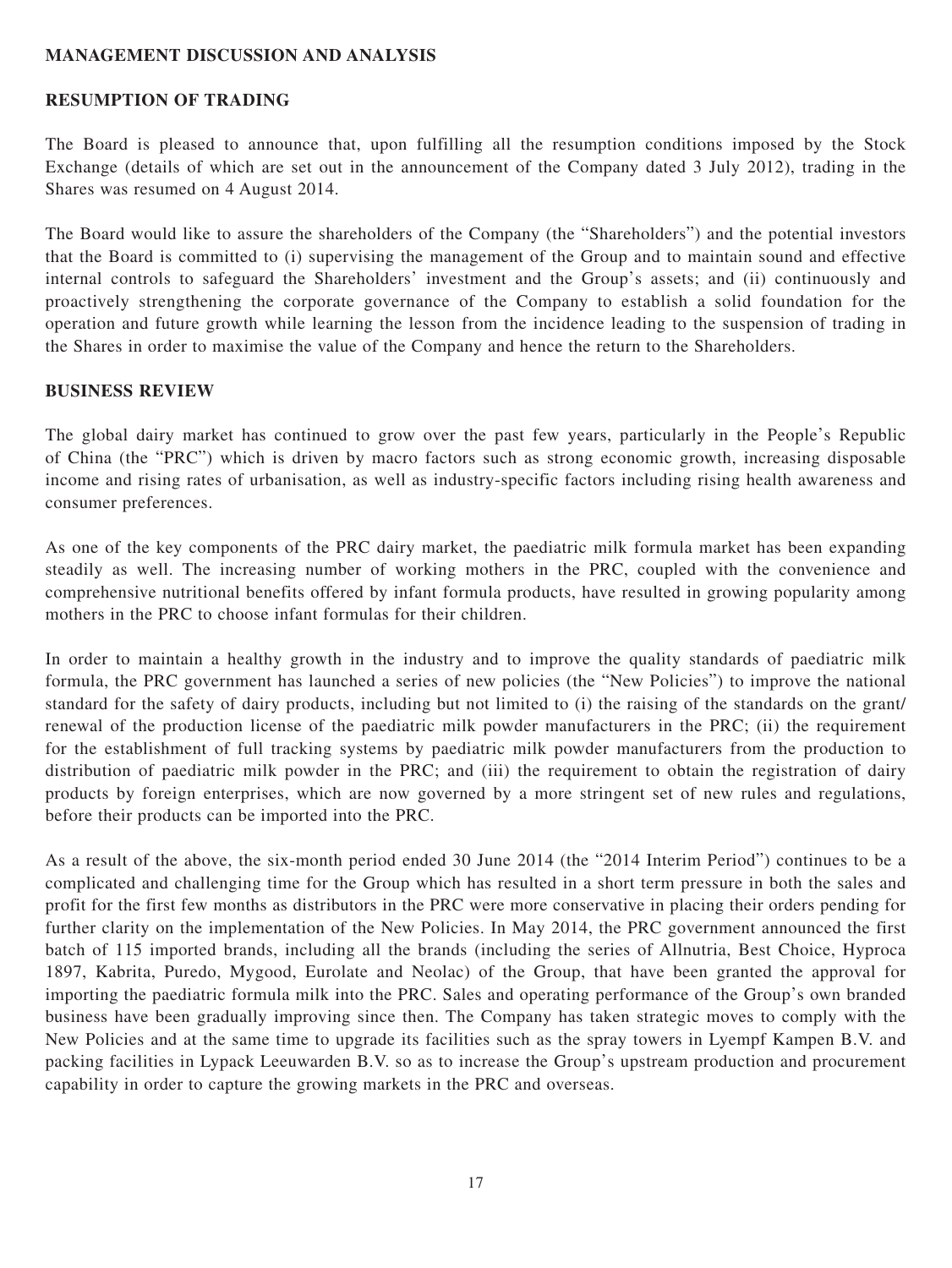In recent years, paediatric milk formula powder brands with high quality raw milk sourced from overseas have gained increasing market shares. The increase in the demand for high quality paediatric milk formula sourced from overseas have also contributed to the increase in the demand for the dairy products produced by Ausnutria Hyproca B.V. ("Ausnutria Hyproca"), a 51%-owned subsidiary of the Company, and its subsidiaries (the "Ausnutria Hyproca Group"), which was acquired by the Group in 2011 with milk source and production facilities based in the Netherlands. In 2013, the Group granted two shareholders' loans to the Ausnutria Hyproca Group of a total of EURO 17.0 million (equivalent to approximately RMB142.8 million) (the "Shareholders' Loans") for the financing of the capital expenditure plans, including but not limited to the acquisition of approximately 140,000 square meters of land in Heerenveen, the Netherlands for the intended construction of a new factory and the upgrade of the milk powder spray towers and the purchases of new machineries for the increase in blending and packaging capacity of the Ausnutria Hyproca Group (the "CAPEX Plan"). Details of the Shareholders' Loans are set out in the announcements of the Company dated 7 June 2013 and 5 November 2013, respectively. The CAPEX Plan was substantially completed in June 2014. The Group will continue to invest in the Ausnutria Hyproca Group in order to increase its production capacity and to enhance the quality standards of the dairy products produced by the Ausnutria Hyproca Group.

For the 2014 Interim Period, the Group recorded revenue of approximately RMB937.0 million, representing an increase of approximately RMB139.7 million, or approximately 17.5%, when compared with the six-month period ended 30 June 2013 (the "2013 Interim Period"). Despite there was a temporary interruption in the production of the Ausnutria Hyproca Group as a result of the CAPEX Plan as some of the production facilities have been temporary suspended for production for a few months in the 2014 Interim Period, turnover of the Ausnutria Hyproca Group increased by 30.5% to RMB672.2 million for the 2014 Interim Period. The increase in turnover was mainly driven by (i) the continuous increase in demand of the dairy products produced by the Ausnutria Hyproca Group as a result of the renowned quality of milk produced in the Netherlands; (ii) the good quality standards of the products produced by the Ausnutria Hyproca Group; and (iii) the overall increase in production volume after the CAPEX Plan was gradually completed in the 2014 Interim Period when compared with the 2013 Interim Period. The increase in turnover of the Ausnutria Hyproca Group was partly offset by the decrease in turnover of the Group (excluding the Ausnutria Hyproca Group) (the "Ausnutria Group") to approximately RMB264.8 million, representing a decrease of approximately RMB17.4 million, or approximately 6.2%, when compared with the 2013 Interim Period, as a result of the temporary impact of the New Policies.

The Group's gross profit was approximately RMB270.3 million for the 2014 Interim Period, representing an increase of approximately RMB37.6 million or 16.1% over approximately RMB232.7 million for the 2013 Interim Period. The Group's gross profit margin for the 2014 Interim Period remained relatively stable at 28.8% when compared with that for the 2013 Interim Period, being 29.2%.

Despite more marketing and promotion activities have been invested by the Group during the 2014 Interim Period, the growth in turnover and profitability was negatively affected by the temporary impact of the New Policies and the CAPEX Plan which has a temporary impact on both the productivity and production efficiency of the Ausnutria Hyproca Group. The Group's profit attributable to ordinary equity holders of the parent decreased by approximately 14.7% to approximately RMB53.5 million and the basic earnings per share was approximately RMB5.42 cents, representing a decrease of approximately RMB0.93 cents over the 2013 Interim Period.

## **Upstream business**

The Company has taken strategic moves to build the Group's upstream production and procurement capability and to capture the markets opportunities globally, particularly in the PRC, by acquiring an aggregate of 51% equity interests in Ausnutria Hyproca, which has international presence and expertise in the international paediatric nutritional products, since 2011 (the "Acquisition").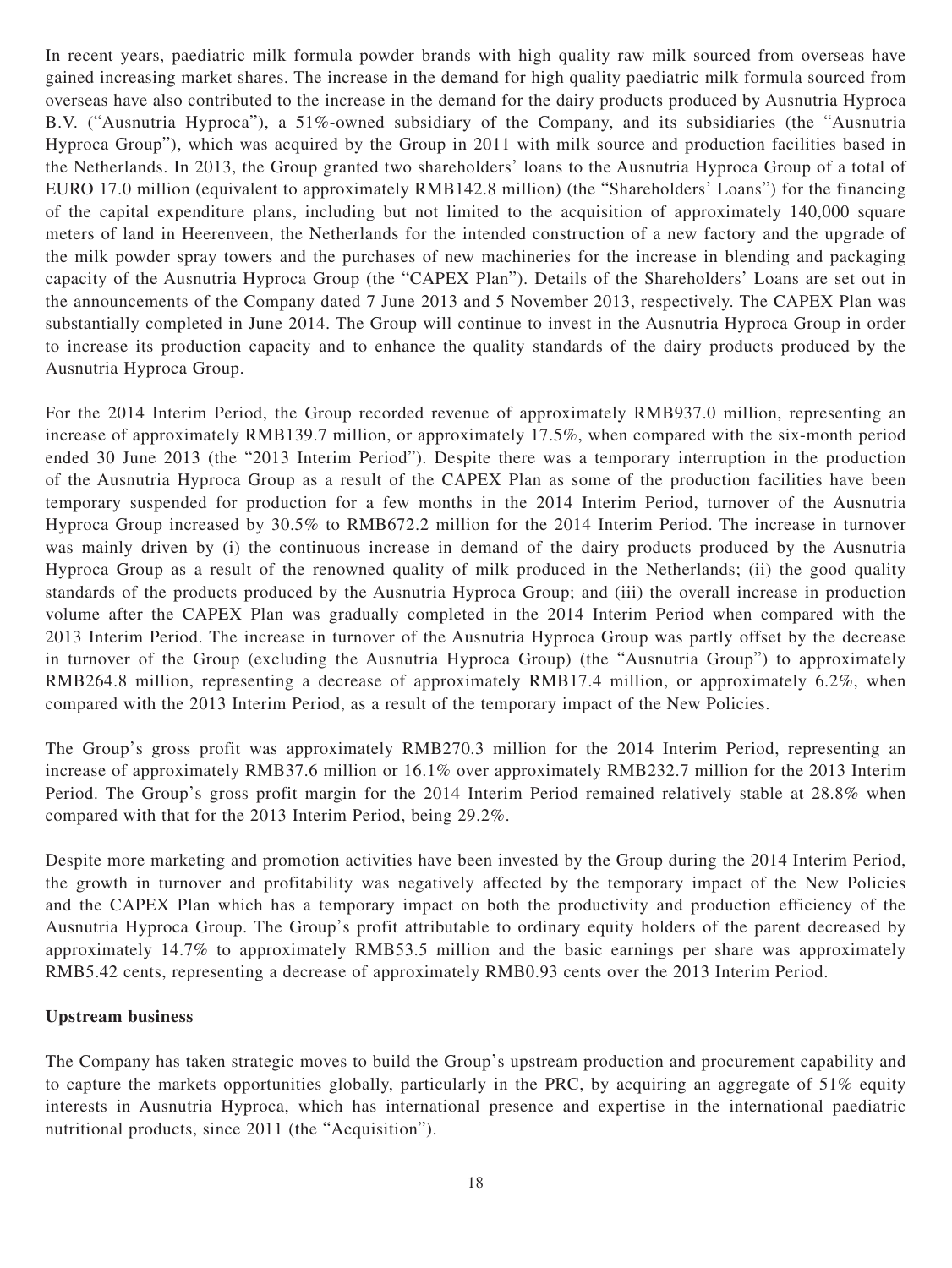The Ausnutria Hyproca Group was established since 1897 and commenced its business with the manufacture of butter in Ommen in the Netherlands. In 1928, the Ausnutria Hyproca Group commenced the production of milk powder. Through a series of merges and acquisitions over the past years, the Ausnutria Hyproca Group has developed into a medium size company in the dairy industry in the Netherlands and owns three factories, all of which are located in the Netherlands, and all these three factories were among the first batch of registered overseas dairy products producers that were granted the registrations for importing their products into the PRC under the New Policies as further explained below. As a result of the Acquisition, the Group possesses the entire production chain from the collection of milk to processing of milk powder, blending and packaging in the Netherlands to distribution to its customers in the PRC and overseas. The products are totally controlled by the Group throughout the entire production and distribution process which the Group believes as one of the key requirements under the New Policies and accordingly a critical success factor for dairy industry in the long run.

In accordance with the General Administration of Quality Supervision, Inspection and Quarantine of the PRC (the "AQSIQ")(國家質量監督檢驗檢疫總局)(「總局」)Announcement No. 152 on the Administrative Measures Governing the Inspection and Quarantine of Import and Export Dairy Products(進出口乳品檢驗檢疫監督 管理辦法,總局第152號令), the AQSIQ Announcement No. 145 on the Provisions on the Administration of Registration of Foreign Enterprises Producing Imported Food(進口食品境外生產企業註冊管理規定,總局第  $145$ 號令) and the AOSIO Announcement No. 62, 2013 on the Implementation List for Registration of Foreign Enterprises Producing Imported Food(關於發佈《進口食品生產企業註冊實施目錄》的公告,總局2013年第62 號公告), in order to reinforce the inspection and quarantine of import and export of dairy products, unregistered foreign enterprises producing dairy products are forbidden to import their products into the PRC from 8 May 2014 onwards.

Pursuant to the AQSIQ Announcement No. 51, 2014 on Promulgating the List of First Batch of Registered Overseas Dairy Producers that are Eligible to Export to China(首批進口乳品境外生產企業註冊名單,總局 2014年第51號公告), on 6 May 2014, three of the Company's subsidiaries incorporated in the Netherlands that are wholly-owned by Ausnutria Hyproca, namely, (i) Lypack Leeuwarden B.V.; (ii) Hyproca Dairy B.V.; and (iii) Lyempf Kampen B.V., were included in the first batch of registered overseas dairy products producers that were granted the registrations for importing their products into the PRC. Products approved to be imported into the PRC for the respective companies are as follows:–

| <b>Name</b>                                                                   | Products approved to be imported into the PRC |
|-------------------------------------------------------------------------------|-----------------------------------------------|
|                                                                               |                                               |
| $\mathbf{I}$ $\mathbf{I}$ $\mathbf{I}$ $\mathbf{I}$ $\mathbf{I}$ $\mathbf{N}$ |                                               |

| Lypack Leeuwarden B.V. | Infant formula milk powder and fortified formula milk powder |
|------------------------|--------------------------------------------------------------|
| Hyproca Dairy B.V.     | Whole milk powder, skimmed milk powder, butter and cream     |
| Lyempf Kampen B.V.     | Other milk powder                                            |

The granting of the registrations to the above subsidiaries has further assured and recognised the good quality of the dairy products produced by the Group's factories in the Netherlands.

To facilitate the further integration of the business of the Ausnutria Hyproca Group into the Group, on 7 June 2013, the Group entered into a call option agreement (the "COA") with Dutch Dairy Investments B.V. ("DDI") under which Ausnutria Dairy (Dutch) Coöperatief U.A. ("Ausnutria (Dutch)"), an indirect wholly-owned subsidiary of the Company, was granted a call option by DDI and Ausnutria (Dutch) had the right to exercise at its sole discretion to acquire the remaining 49% equity interests in Ausnutria Hyproca to be settled by the issuance of 202,125,000 new Shares (the "COA Shares"), representing approximately 17% of the enlarged issued share capital of the Company. The call option can be exercised within 12 months from the date of the COA (the "Initial Period") which is extendable for a further 12-month period at the unilateral right of DDI. Details of the COA were set out in the announcement of the Company dated 7 June 2013.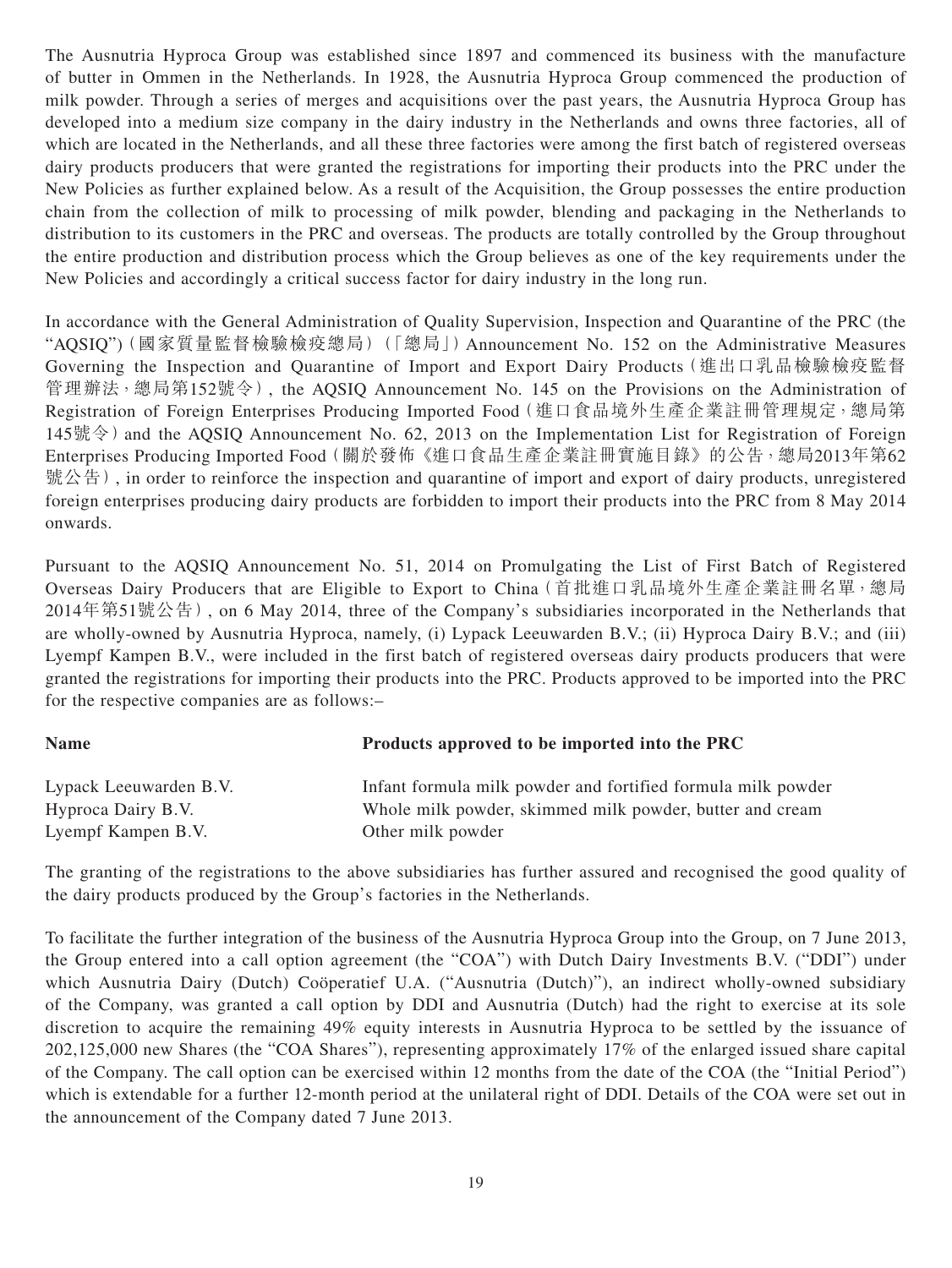Owing to the unavailability of the recently published audit reports of the Company prior to the expiration of the Initial Period, the Company has not been able to proceed with the approval process of the COA. On 5 June 2014, DDI had exercised its right to extend the call option for another 12-month period to 6 June 2015 in accordance with the terms of the COA as mentioned in the above. Further details regarding the extension of the call option are set out in the announcement of the Company dated 9 June 2014.

The Group believes that the acquisition of Ausnutria Hyproca not only broadens and secures the Group's long term milk supply sources, but also provides a very good platform for the globalisation of the Group's businesses in the long run.

## **Downstream business**

In the Third Plenary Session of the 18th Central Committee of the Communist Party of the PRC, it was announced that the one-child policy, which has been in existence for more than thirty years, will be relaxed. In early 2013, the PRC government launched the New Policies to improve the national standard for the safety of dairy products which the Company believes will accelerates the consolidation of the paediatric milk powder industry and would eventually lead to the elimination of the small and medium enterprises in this industry.

In accordance with the circular issued by the China Food and Drug Administration in relation to the Promulgation of the General Principles (the "General Principles") for the Examination of Production Approval for Paediatric Milk Formula Powder (2013 version) (No. 49)(國家食品藥品監督管理總局發佈關於嬰幼兒配方乳粉生產許可 審查細則 (2013版)的公告 (第49號)) promulgated by the PRC government on 16 December 2013, the paediatric milk powder manufacturers in the PRC are required to complete the renewal review process of the production license by 31 May 2014. An application submitted by a manufacturer of paediatric milk formula powder for the renewal of its production license will now be subject to the General Principles which impose more stringent criteria for granting a production license.

On 14 March 2014, Ausnutria Dairy (China) Co., Ltd ("Ausnutria China") completed the renewal review process of its production license and succeeded in obtaining the renewed production license in accordance with the General Principles for another three years up to 13 March 2017. Further details regarding the granting of the production license are set out in the announcement of the Company dated 24 March 2014.

The New Policies have created uncertainties and temporary interruption on the dairy industry in the PRC, including the Group, as distributors were more conservative in placing orders during this period pending for further clarification and details regarding the execution of the New Policies. Although the above temporary interruption has resulted in a slowdown in sales and operating performance of the Group in the first few months of the 2014 Interim Period, the Directors believe that the Group's operation has returned to normal and the above New Policies will lead to a boost in the demand for paediatric milk powder, benefiting the paediatric milk powder manufacturers, who can meet the national standard under the New Policies, including the Group, in the medium to long run.

With all the certification and approvals obtained by the Group under the requirements of the New Policies and the full production and distribution chain owned by the Group, the Company believes that it is well positioned to seize the opportunities.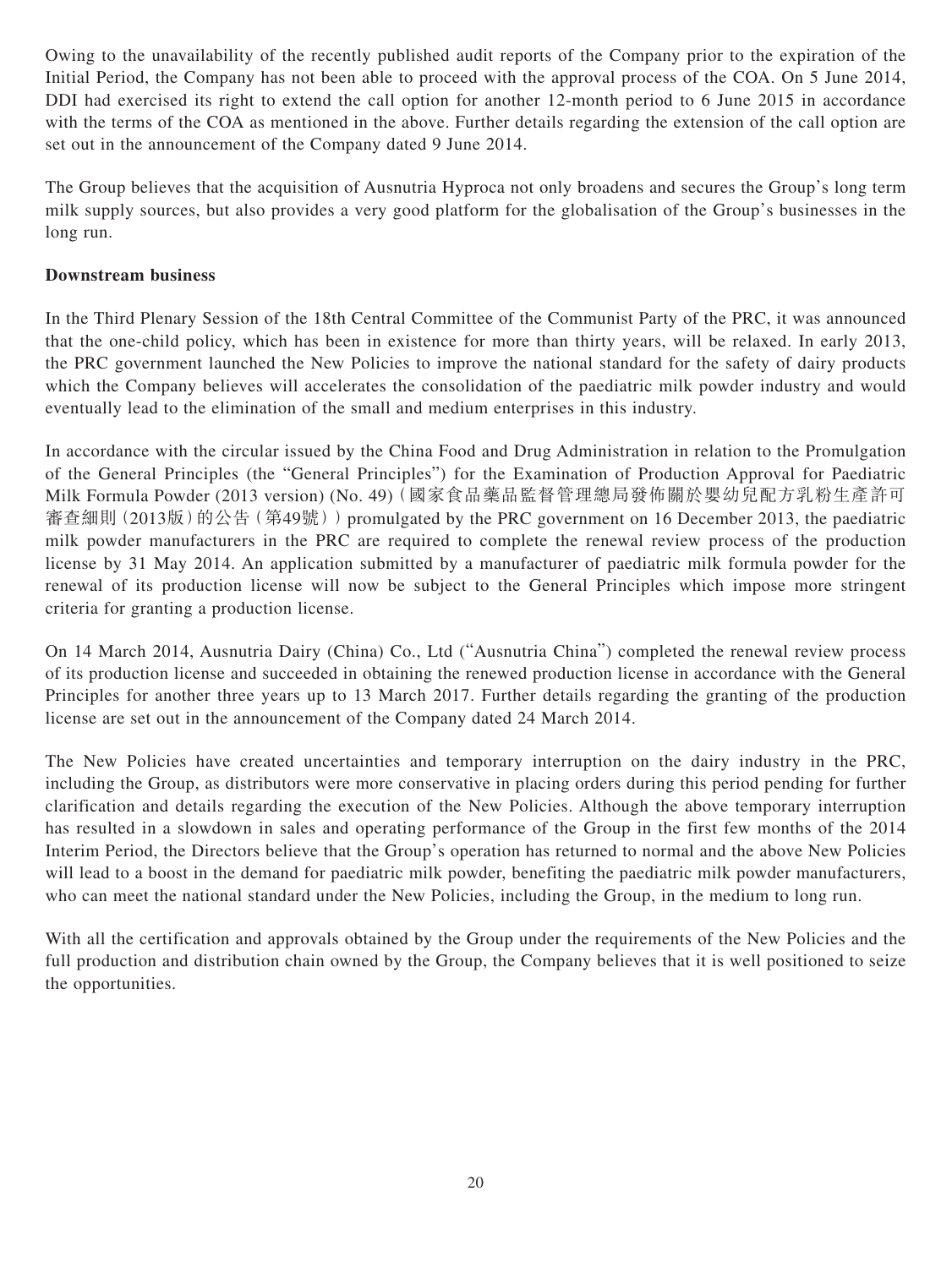# **OUTLOOK**

During the visit of the PRC President Xi Jinping to the Netherlands in March 2014, a joint statement was issued by the two countries to further enhance the economic co-operation in a wider range that includes more exports of Dutch dairy products to the PRC. The Group believes that the New Policies and the success in obtaining the renewed production license of Ausnutria China together with the grant of the import license to the abovementioned subsidiaries will create more opportunities and increase the competitiveness which will facilitate the future growth of the Group.

In order to cater for the long-term growth and demand for paediatric nutritional products, the Group has adopted the following strategies:

# **Strengthening the management of the customers' and distributors' relationship in the PRC**

In prior years, the Group invested in the new information systems (the "New IT Systems") including the latest version of the Enterprise Resource Planning (ERP), Customer Data Management (CDM) and Customer Relationship Management (CRM) systems with the assistance of IBM. One of the reasons of setting up these new systems is to provide better services to the Group's customers as well as distributors by implementing a membership program and reward system for the customers and an on-line platform for ordering products and timely monitoring of the account activities with its distributors.

Through the New IT Systems, the Board believes that the Group will be able to establish in the long run a closer relationship with its customers and distributors, understand the consumer behavior and exercise tighter internal controls over the order status of its sales channels. The Group will continue to enhance the New IT Systems to cater for the change in the sales model globally, particularly in the PRC, where consumers are changing their purchasing patterns by making use of the applications in the smartphones to gain access to the latest product information and/or placing orders, etc.

## **Continuing the strategy of upward integration**

The Board believes that the ability to ensure a stable supply of quality infant formula milk powder is one of the critical success factors to the Group. The Group will continue to explore investment opportunities to invest in upstream milk powder related assets and operations in order to broaden the Group's milk powder supply sources, to diversify the Group's risks in this aspect and to ensure a stable supply of quality infant formula milk products to support its business growth.

## **Increase the production capacity in the Netherlands**

The Ausnutria Hyproca Group is located in the Netherlands, where there is ample supply of quality cow and goat milk. The demand for dairy products produced by the Ausnutria Hyproca Group has been increasing over the past years. In order to cater for this increasing demand, the Group advanced to the Ausnutria Hyproca Group the Shareholders' Loans to finance the CAPEX Plan, including but not limited to the acquisition of approximately 140,000 square meters of land in Heerenveen, the Netherlands for the intended construction of a new factory and the upgrade of the milk powder spray towers and the purchases of new machineries for the increase in blending and packaging capacity of the Ausnutria Hyproca Group.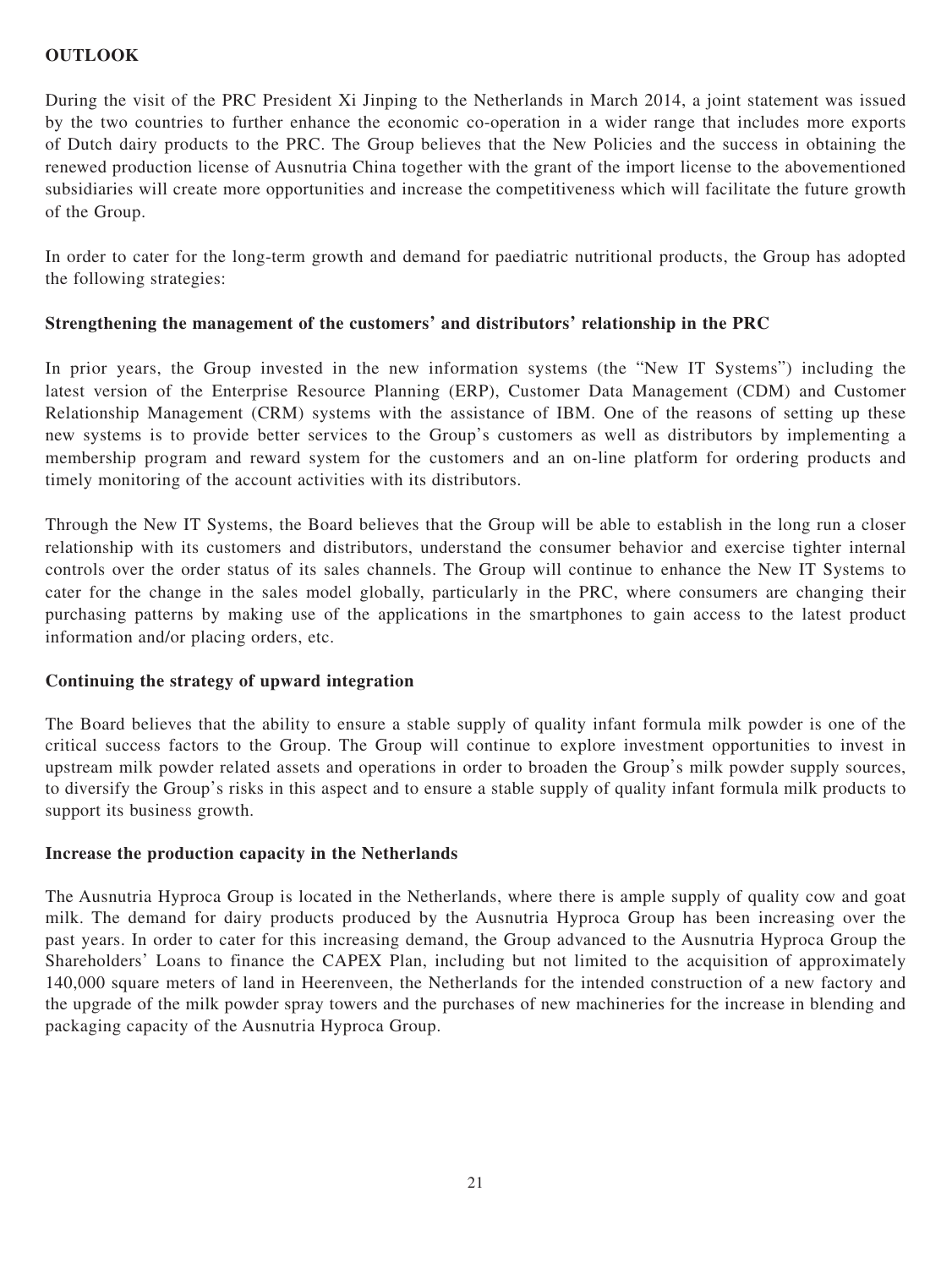Though the CAPEX Plan has led to a temporary interruption to the production of the Ausnutria Hyproca Group as the two milk spray towers were temporarily suspended from production for a few months in 2013 and 2014 which has resulted in a short term pressure on the operating performance of the Ausnutria Hyproca Group, the production capacity of the Ausnutria Hyproca Group is expected to increase with the operating performance gradually recovering after the CAPEX Plan was substantially completed in June 2014. The Company is now taking active steps to streamline the production of these facilities in order to maximise the productivity. The Group expects that the annualised production capacity of milk powder by the two spray towers will exceed 30,000 tons when the production is expect to be normalised by end of this year after going through the trial run periods.

## **Goat milk based infant formula and other series of products**

The Ausnutria Hyproca Group specialises in the complete chain of collecting fresh Dutch goat milk from farms to finished goods and is one of the leading producers of goat milk products in the world. The Group has introduced Kabrita Series products in the PRC since the fourth quarter of 2011. In the same year and 2012, the Group entered into agreements with the Medical School of Beijing University for conducting a series of clinical trials of Kabrita products, the results of which have concluded that goat milk-based powder is a good alternative to cow milk-based powder in a number of different aspects, including nutrition, digestion and the development of immune system, etc.

In October 2013, the Group approved the conducting of the clinical trials for the application of the approval from the Food and Drug Administration ("FDA") for the sale of Kabrita Series products in the United States.

The Group has also established subsidiaries with independent third parties for the sales of Kabrita Series products in Russia and the Commonwealth of Independent States, the Middle East, the United States and Canada in 2012, 2013 and 2014, respectively. The Group will continue to launch Kabrita Series products in other major countries and aim at becoming the market leaders in goat milk based paediatric nutrition products. This ambition will be leveraged by the studies and clinical trial results conducted by (i) the Medical School of Beijing University; (ii) clinical studies in Europe; and (iii) the in-house research and development team in the Netherlands and in North America during the course of applying the approval with the FDA.

For the 2014 Interim Period, the overall sales of Kabrita Series products show triple digit growth from the 2013 Interim Period.

Despite the increasing market competition of paediatric nutritional products in the world, particularly in the PRC, and the more stringent rules and regulations imposed by the PRC government which has created uncertainties and a temporary interruption on the dairy industry in the PRC, including the Group, and has resulted in a slowdown in the operating performance of the Group in the first few months of 2014, the Directors believe that the Group's operation has returned to normal and the Board believes that the Group is well positioned to face the challenges ahead and is optimistic about its future.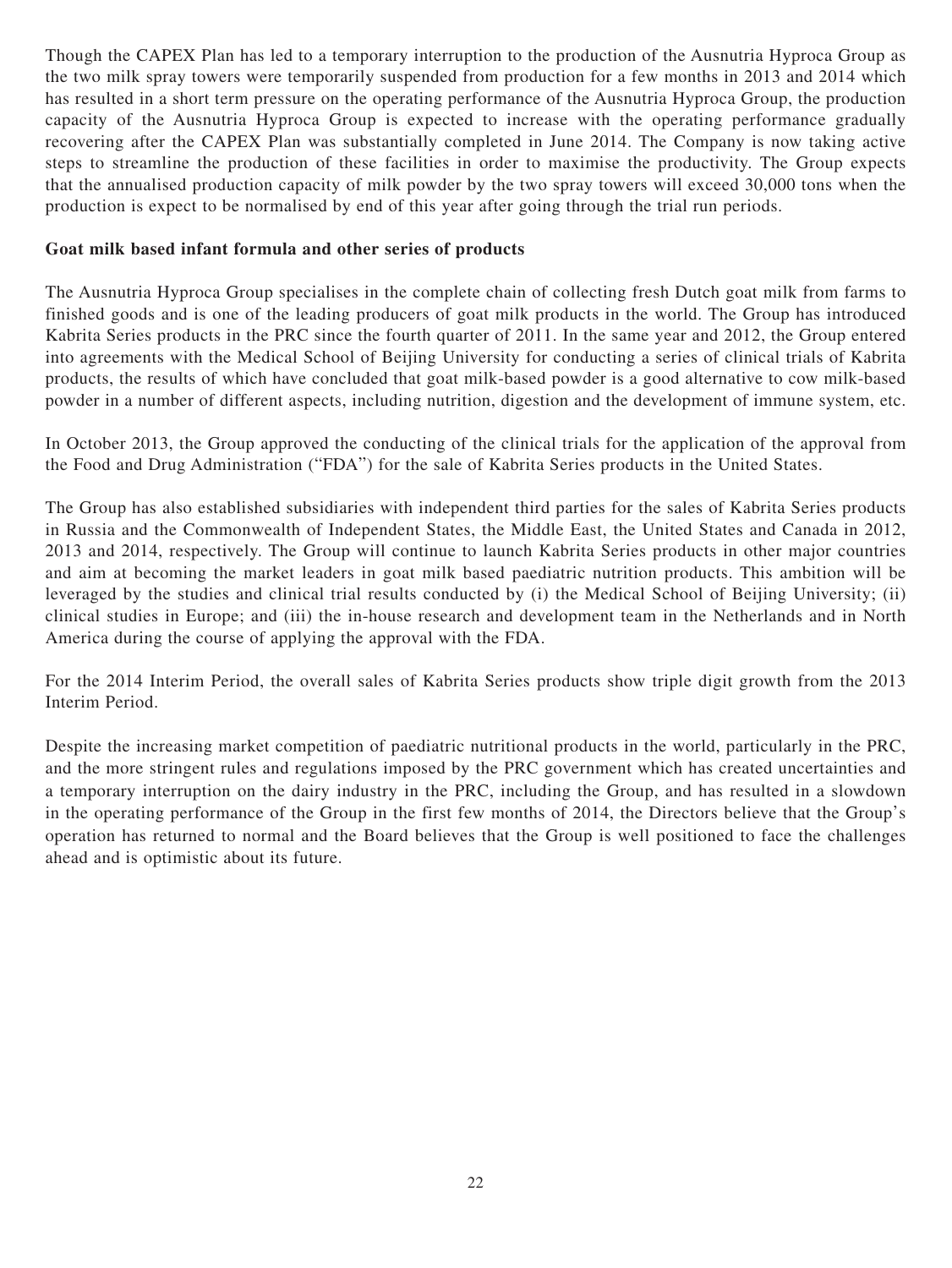## **FINANCIAL REVIEW**

## **Analysis on Condensed Consolidated Statement of Profit or Loss and Other Comprehensive Income**

#### **Revenue**

| Six months ended 30 June |             |
|--------------------------|-------------|
| 2014                     | 2013        |
| <b>RMB'M</b>             | RMB'M       |
| (Unaudited)              | (Unaudited) |
|                          |             |
| 264.8                    | 282.2       |
| 704.9                    | 524.3       |
| 969.7                    | 806.5       |
| (32.7)                   | (9.2)       |
| 937.0                    | 797.3       |
|                          |             |

For the 2014 Interim Period, the Group recorded revenue of approximately RMB937.0 million, representing an increase of approximately RMB139.7 million, or approximately 17.5%, from RMB797.3 million for the 2013 Interim Period.

## **Revenue – Ausnutria Group**

A-choice Series, Best-choice Series, Allnutria Series and Allnutria Organic Series continued to be the major series of paediatric milk formula of the Ausnutria Group which are all imported from overseas and are designed to target consumers for premium products in the PRC. The new products, namely, the Puredo and the Hyproca 1897, that were launched in June 2012 and April 2013 respectively, also contributed to the revenue of the Ausnutria Group for the 2014 Interim Period.

Owing to the impact of the New Policies, which has resulted in a short term pressure in the sales for the first few months in 2014 as distributors in the PRC were more conservative in placing their orders pending for further clarity on the implementation of the New Policies, revenue of the Ausnutria Group decreased by 6.2% to approximately RMB264.8 million when compared with same period of last year.

In May 2014, the AQSIQ announced 115 imported brands, including all the brands of the Group, were granted the approval for importing the paediatric formula milk into the PRC. Sales and operating performance of the Ausnutria Group have been gradually improving since then.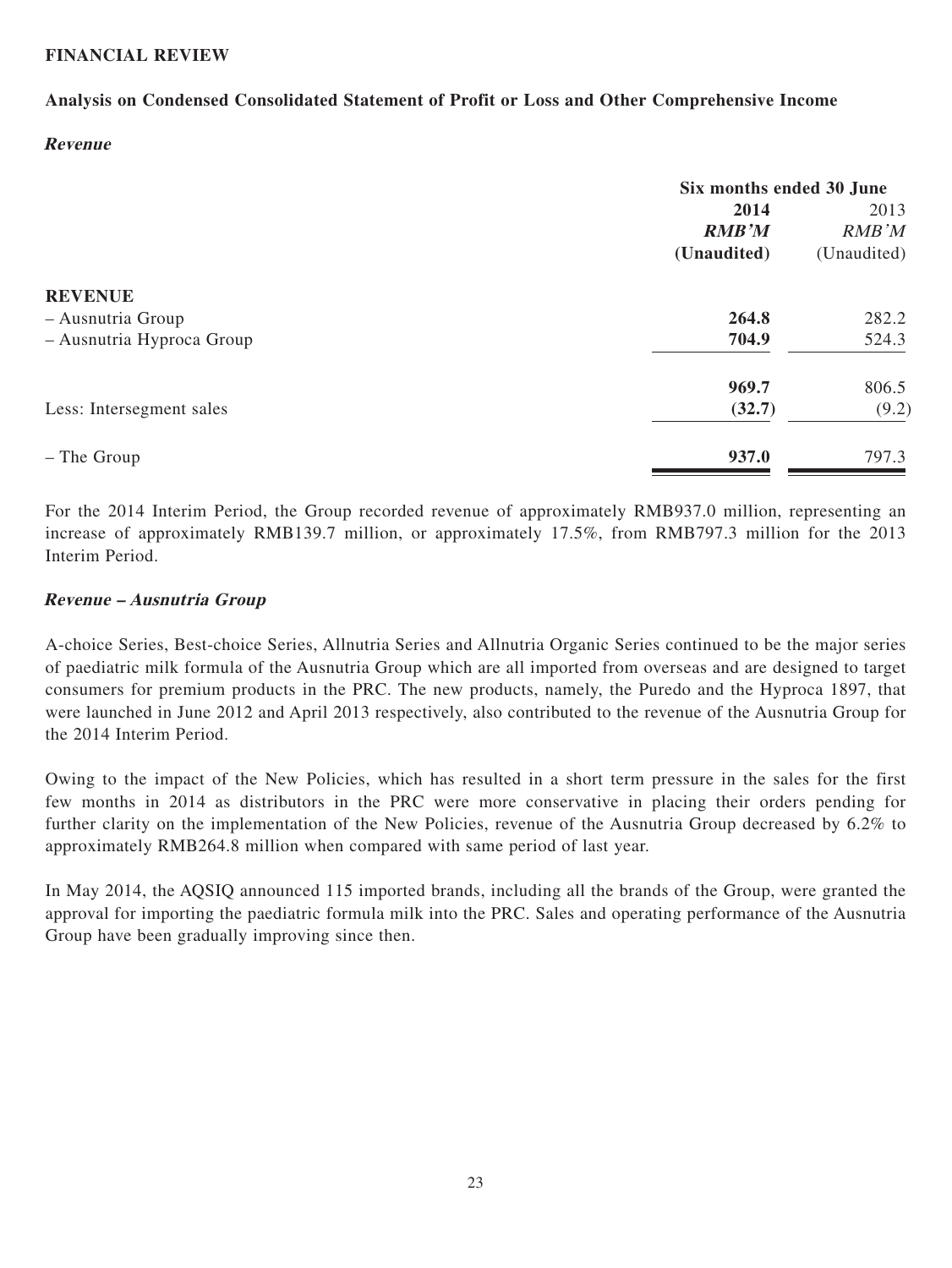## **Revenue – Ausnutria Hyproca Group**

The Ausnutria Hyproca Group is principally engaged in the dairy industry from research and development, milk collection, processing, production and packaging of dairy products with production facilities and milk sources in the Netherlands for own brands as well as under original equipment manufacturing ("OEM") and private label arrangements. The OEM and private label arrangements are serving cow milk dairy products to customers in the Netherlands and other overseas countries, such as the PRC, Taiwan, other European and Middle East countries. The Ausnutria Hyproca Group also sells paediatric milk formula under its own brands (Kabrita for goat infant formula (the "Kabrita") in the PRC, Russia and the Middle East countries and Neolac for cow infant formula in the PRC). The Ausnutria Hyproca Group also commenced the sale of Kabrita Series products (mainly on stage 3 of infant formula and goat milk based Yogurt) in the United States in August 2014. The Ausnutria Hyproca Group is one of the leading producers and distributors of goat milk products in the world.

Despite there was a temporary interruption in the production of the Ausnutria Hyproca Group as a result of the implementation of the CAPEX Plan as some of the production facilities have been temporary suspended for production for few months in the 2014 Interim Period, turnover (before elimination of intersegment sales) of the Ausnutria Hyproca Group increased by 34.4% to RMB704.9 million for the 2014 Interim Period. The increase in the revenue of the Ausnutria Hyproca Group for the 2014 Interim Period was primarily attributed to (i) the continuous increase in the revenue of Kabrita in the PRC from approximately RMB62.8 million for the 2013 Interim Period to approximately RMB114.4 million for the 2014 Interim Period; (ii) the increase in the production volume as the CAPEX Plan was gradually completed during the 2014 Interim Period; and (iii) the continuous increases in the demand for paediatric nutrition products from the customers in the Netherlands and other overseas countries due to the increasing recognition of the good quality of milk supply in the Netherlands and the reputation of good quality products delivered by the Ausnutria Hyproca Group that was built up since the establishment of the Group in 1897.

## **Gross profit and gross margin**

|                         |              | Six months ended 30 June |             | Six months ended 30 June |  |  |
|-------------------------|--------------|--------------------------|-------------|--------------------------|--|--|
|                         | 2014         | 2013                     | 2014        | 2013                     |  |  |
|                         | <b>RMB'M</b> | RMB'M                    | %           | %                        |  |  |
|                         | (Unaudited)  | (Unaudited)              | (Unaudited) | (Unaudited)              |  |  |
| Ausnutria Group         | 146.8        | 153.5                    | 55.4        | 54.4                     |  |  |
| Ausnutria Hyproca Group | 123.5        | 79.2                     | 18.4        | 15.4                     |  |  |
| The Group               | 270.3        | 232.7                    | 28.8        | 29.2                     |  |  |

The Group's gross profit for the 2014 Interim Period was approximately RMB270.3 million, representing an increase of approximately RMB37.6 million, or approximately 16.1%, when compared with the 2013 Interim Period. The increase in the gross profit margin of the Ausnutria Group was mainly attributable to the increase in the contribution of sales by the Hyproca 1897 Series products. The Hyproca 1897 Series of the Ausnutria Group was launched in April 2013 and has since become one of the most premium brands with highest gross profit margin. The increase in the gross profit margin of the Ausnutria Hyproca Group for the 2014 Interim Period was mainly attributable to the proportionate increase in sales contributed by the own branded (Kabrita) business with comparatively much higher gross profit margin than the OEM and private label businesses.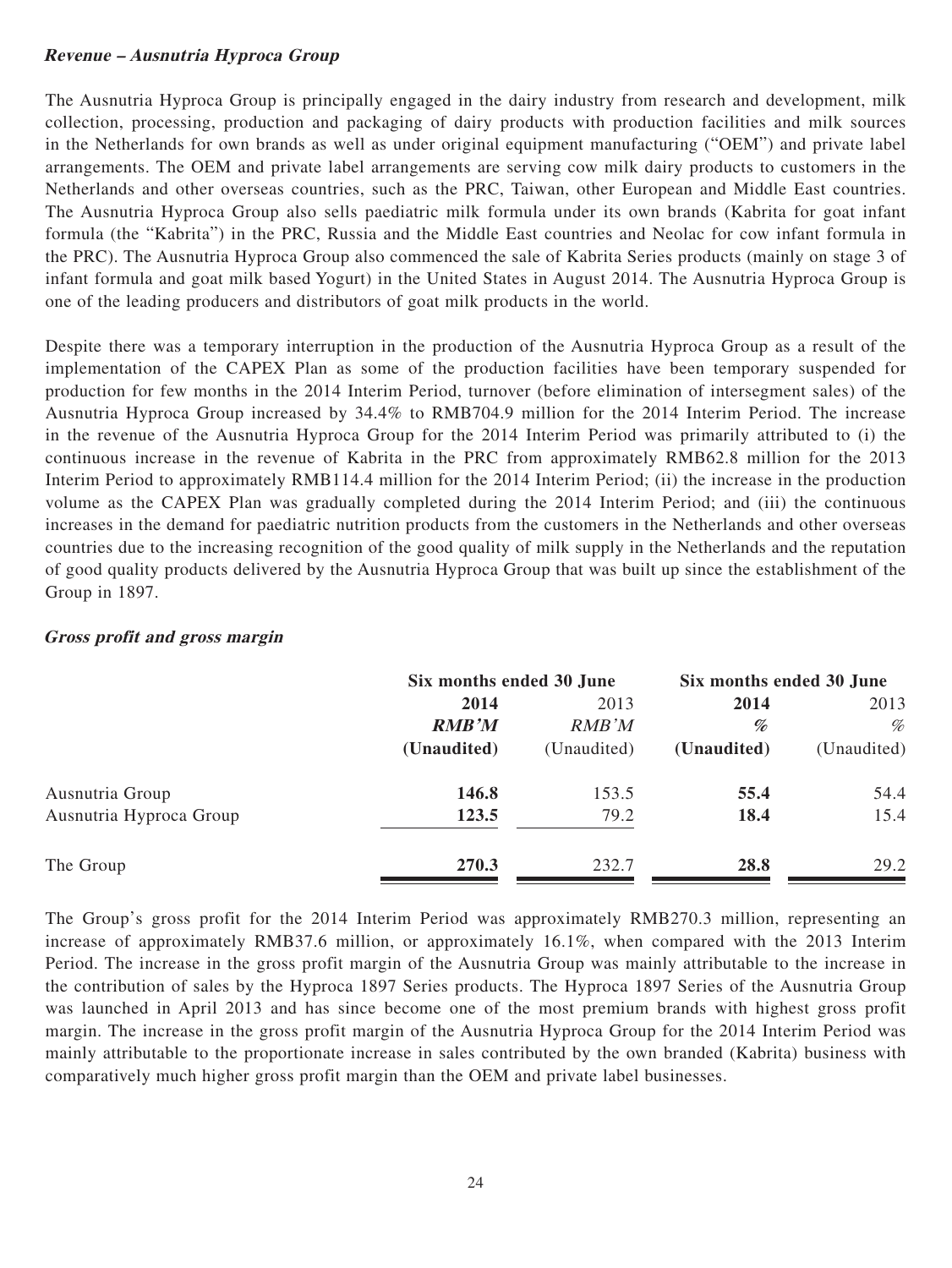## **Other income and gains**

Other income and gains mainly represented interest income from the Group's deposits with banks of approximately RMB10.8 million (2013 Interim Period: approximately RMB10.0 million), grants from the government in the PRC and proceeds from the sale of scraps.

## **Selling and distribution expenses**

|                         |              | Six months ended 30 June |  |
|-------------------------|--------------|--------------------------|--|
|                         | 2014         | 2013                     |  |
|                         | <b>RMB'M</b> | RMB'M                    |  |
|                         | (Unaudited)  | (Unaudited)              |  |
| Ausnutria Group         | 70.0         | 67.9                     |  |
| Ausnutria Hyproca Group | 75.0         | 42.0                     |  |
|                         | 145.0        | 109.9                    |  |

Selling and distribution expenses mainly comprised advertising and promotion expenses, salaries and travelling costs of the sales and marketing staff and delivery costs. Selling and distribution expenses represented approximately 15.5% and 13.8% of revenue for the 2014 Interim Period and the 2013 Interim Period, respectively.

The selling and distribution expenses of the Ausnutria Group for the 2014 Interim Period increased by approximately 2.3% percentage points to 26.4% of its revenue when compared with the 2013 Interim Period. The increase in selling and distribution expenses of the Ausnutria Group was mainly due to the launch of a new series of cow milk infant formula, namely, the Hyproca 1897 Series, in April 2013. The Group incurred additional marketing and promotion costs, including the setting up of a new sales division, for the introduction and promotion of the Hyproca 1897 Series.

The selling and distribution expenses of the Ausnutria Hyproca Group represented approximately 10.6% (2013 Interim Period: approximately 8.0%) of the Ausnutria Hyproca Group's revenue (before elimination of intersegment sales) for the 2014 Interim Period. Included in the selling and distribution expenses of the Ausnutria Hyproca Group, approximately 56.4% (2013 Interim Period: approximately 58.3%) related to the sales and marketing of Kabrita in the PRC.

The increase in selling and distribution expenses of the Ausnutria Hyproca Group was mainly due to (i) the increase in air freight charges as a result of the temporary interruption in the production of the Ausnutria Hyproca Group caused by the CAPEX Plan, the Ausnutria Hyproca Group has delivered some of the orders by air in order to meet the demand of the customers; and (ii) the increase in sales of the Ausnutria Hyproca Group, particularly the own branded (Kabrita) business.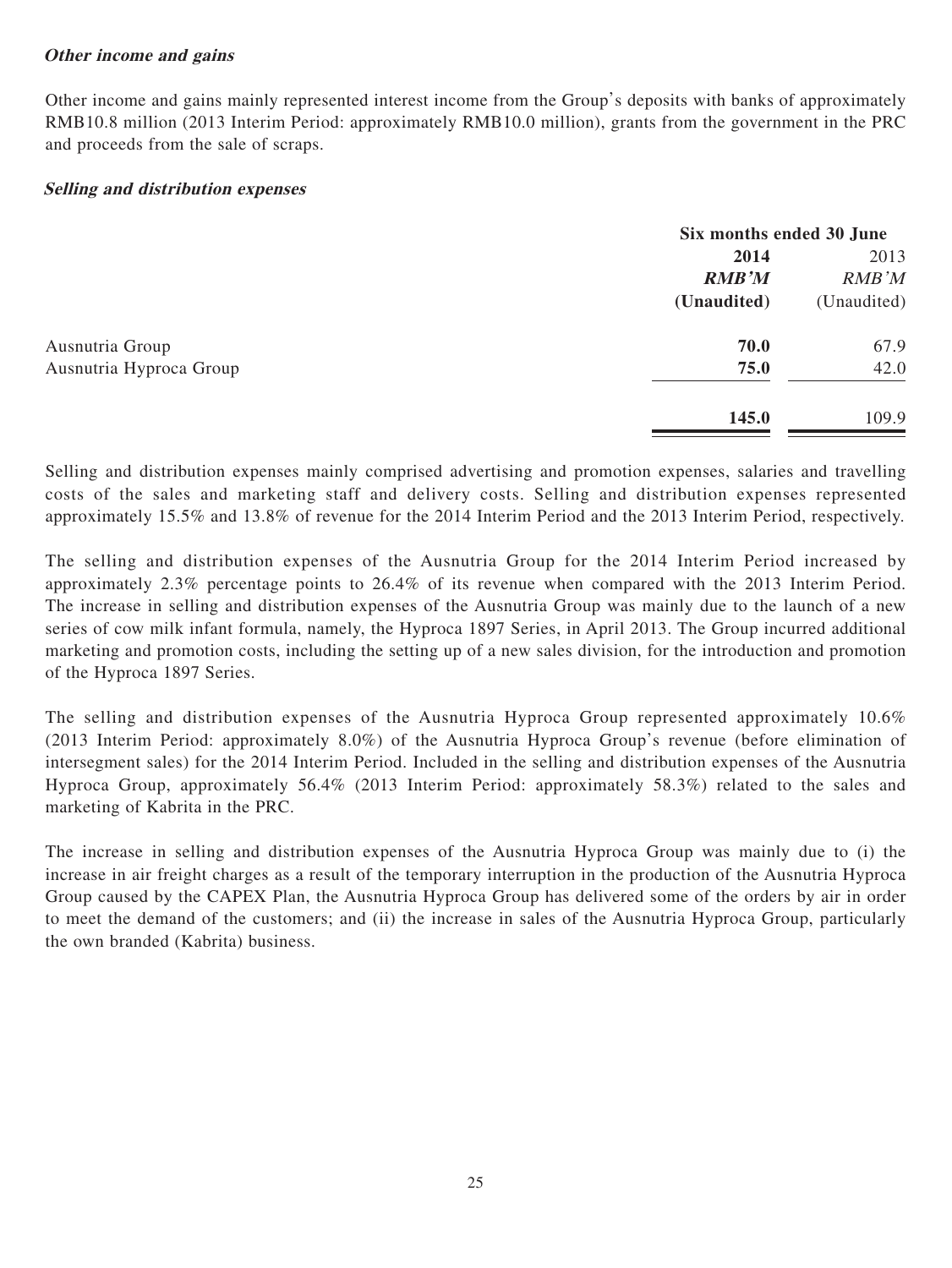|                         | Six months ended 30 June |             |  |
|-------------------------|--------------------------|-------------|--|
|                         | 2014                     | 2013        |  |
|                         | <b>RMB'M</b>             | RMB'M       |  |
|                         | (Unaudited)              | (Unaudited) |  |
| Ausnutria Group         | 23.3                     | 26.1        |  |
| Ausnutria Hyproca Group | 30.4                     | 18.0        |  |
| The Group               | 53.7                     | 44.1        |  |

Administrative expenses mainly comprised staff costs, travelling expenses, auditors' remuneration, professional fees, depreciation and research and development costs.

The increase in the Group's administrative expenses was primarily attributed to (i) the increase in the staff and related costs as a result of the continuous increase in headcounts of the Ausnutria Hyproca Group to cope with its business expansion; (ii) the increase in insurance charges to cover the increasing in assets value of the Ausnutria Hyproca Group; and (iii) the increase in office expenses as a result of the establishment of a number of subsidiaries in overseas for the promotion of the Ausnutria Hyproca Group's own branded business. The increase was partly offset by the decrease in professional fees incurred by the Ausnutria Group for the 2014 Interim Period.

# **Other expenses**

Other expenses for the 2014 Interim Period mainly comprised legal and professional fees incurred as a result of the Unresolved Issues of a total of approximately RMB5.9 million (2013 Interim Period: approximately RMB6.4 million).

# **Finance costs**

The finance costs of the Group's for the 2014 Interim Period amounted to approximately RMB5.9 million (2013 Interim Period: approximately RMB2.9 million), representing the interest on bank and other borrowings that were primarily used for the financing of the daily working capital and capital expenditures of the Ausnutria Hyproca Group.

The increase in finance costs was mainly due to the drawdown of the two one-year term loans of a total of EURO 20.0 million (equivalent to approximately RMB167.9 million) by Ausnutria (Dutch) for the financing of the CAPEX Plan of the Ausnutria Hyproca Group.

# **Income tax expenses**

The profits generated by the Group were mainly derived from its operations in the PRC and the Netherlands. Under the PRC income tax laws, enterprises are subject to corporate income tax (the "CIT") at a rate of 25%. Ausnutria China was designated as a High-tech Enterprise and was granted a preferential CIT tax rate of 15% for the three years ending 31 December 2015. All other subsidiaries established in the PRC are subject to the standard CIT rate of 25%. The standard CIT rate in the Netherlands was applied at 20% for the first EURO 200,000 taxable profits and 25% for the taxable profits exceeding EURO 200,000.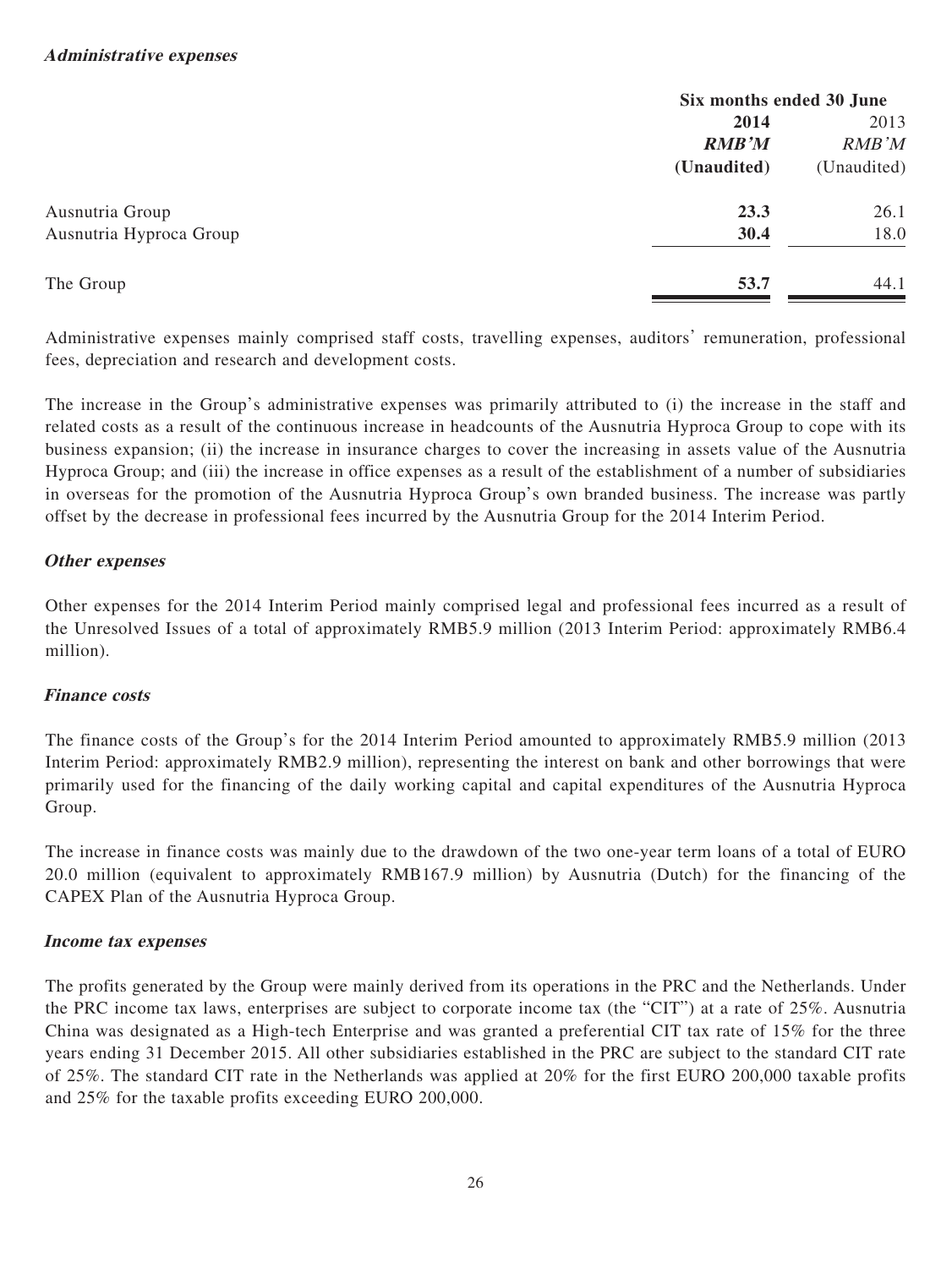The Group's effective tax rate for the 2014 Interim Period was 18.1%, representing an increase of approximately 1.6 percentage points when compared with the 2013 Interim Period. During the 2013 Interim Period, Ausnutria China received a tax refund of approximately RMB2.7 million relating to profit tax charged in the prior years. The increase in the effective tax rate was mainly attributable to the impact of the tax refund and the increase in proportion of profit contributed by the other operating subsidiary established in the PRC for the sale of Kabrita products for the 2014 Interim Period which are subject to the standard CIT rate of 25%.

## **Profit attributable to equity holders of the Company**

The Group's profit attributable to equity holders of the Company for the 2014 Interim Period amounted to approximately RMB53.5 million (2013 Interim Period: approximately RMB62.7 million), representing a decrease of approximately 14.7% when compared with the 2013 Interim Period. The decrease in net profit was mainly due to (i) the increase in the selling and distribution expenses by approximately RMB35.1 million to approximately RMB145.0 million for the promotion of own branded infant formula; and (ii) the increase in administrative expenses as a result of the increase in the scale of operations of the Ausnutria Hyproca Group.

## **Analysis on Condensed Consolidated Statement of Financial Position**

## **Non-current assets**

As at 30 June 2014, the total non-current assets of the Group amounted to approximately RMB621.6 million (31 December 2013: approximately RMB511.9 million), mainly comprised property, plant and equipment of approximately RMB468.2 million (31 December 2013: approximately RMB361.0 million), goodwill arising from the acquisition of Ausnutria Hyproca of approximately RMB85.2 million (31 December 2013: approximately RMB85.5 million), other intangible assets of approximately RMB33.3 million (31 December 2013: approximately RMB33.5 million) and deferred tax assets of approximately RMB32.8 million (31 December 2013: approximately RMB29.8 million).

The increase in the non-current assets of the Group as at 30 June 2014 was principally due to the increase in property, plant and equipment of the Ausnutria Hyproca Group as part of its continuous production expansion plan mainly for the increase in the production capacity of milk powder and the blending and packaging capacity in order to cope with the increasing in demand for its products from the worldwide customers. Other non-current assets position of the Group as at 30 June 2014 remained fairly stable when compared with that as at 31 December 2013.

## **Current assets**

As at 30 June 2014, the total current assets of the Group amounted to approximately RMB1,692.9 million (31 December 2013: approximately RMB1,490.8 million), mainly comprised inventories of approximately RMB489.1 million (31 December 2013: approximately RMB315.7 million), trade receivables of approximately RMB128.8 million (31 December 2013: approximately RMB140.5 million), bills receivables of approximately RMB33.9 million (31 December 2013: approximately RMB35.1 million), pledged deposits of RMB216.9 million (31 December 2013: RMB213.0 million), time deposits with banks in the PRC of RMB250.0 million (31 December 2013: RMB496.3 million) and cash and cash equivalents of approximately RMB442.8 million (31 December 2013: approximately RMB161.2 million).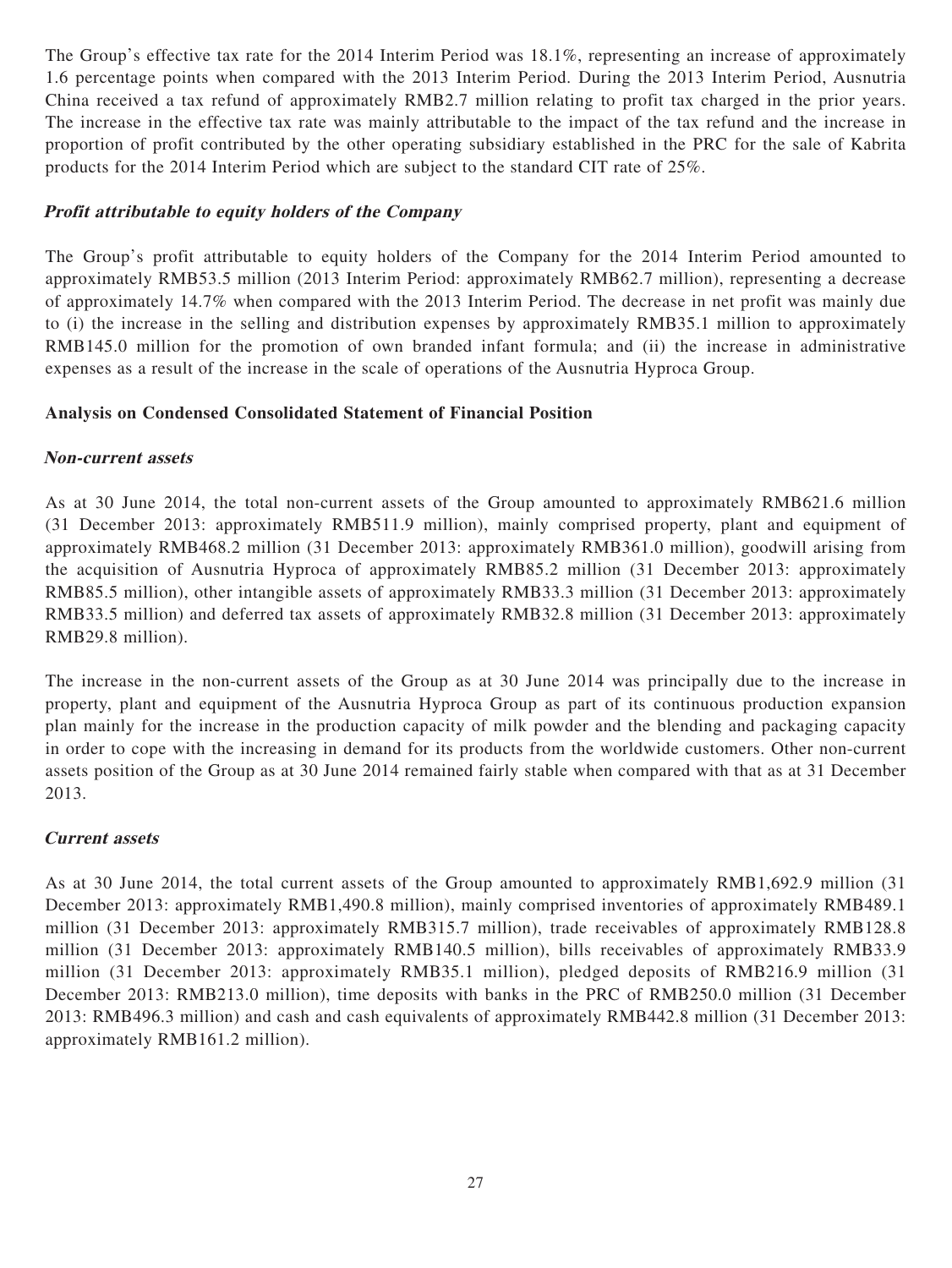The increase in the total current assets of the Group was mainly due to the increase in inventories of the Ausnutria Hyproca Group as at 30 June 2014 when compared with that as at 31 December 2013.

## Inventories

|                         | 30 June<br>2014<br><b>RMB'M</b> | 31 December<br>2013<br>RMB'M |
|-------------------------|---------------------------------|------------------------------|
|                         | (Unaudited)                     | (Audited)                    |
| Ausnutria Group         | 134.5                           | 90.4                         |
| Ausnutria Hyproca Group | 354.6                           | 225.3                        |
| The Group               | 489.1                           | 315.7                        |

The increase in inventories was mainly attributable to (i) the increase in the scale of productions of the Ausnutria Hyproca Group; (ii) the change in the business model of the Ausnutria Hyproca Group by allocating more of its production capacity from trading of milk powder to the development of own branding business which requires the Ausnutria Hyproca Group to maintain a certain level of inventory to meet the growing demand of its customers; (iii) the impact of the New Policies which requires a more details and longer quality testing procedures before the import of dairy products into the PRC; and (iv) the impact of the New Policies which has caused a temporary interruption in the sales of the Ausnutria Group in the PRC.

The inventory turnover days of the Ausnutria Group and the Ausnutria Hyproca Group as at 30 June 2014 was approximately 174 days (31 December 2013: approximately 93 days) and approximately 96 days (31 December 2013: approximately 71 days), respectively.

## Trade and bills receivables

|                           | 30 June<br>2014<br><b>RMB'M</b><br>(Unaudited) | 31 December<br>2013<br>RMB'M<br>(Audited) |
|---------------------------|------------------------------------------------|-------------------------------------------|
| Trade receivables         |                                                |                                           |
| - Ausnutria Group         | 21.6                                           | 28.0                                      |
| - Ausnutria Hyproca Group | 107.2                                          | 112.5                                     |
|                           | 128.8                                          | 140.5                                     |
| Bills receivable          | 33.9                                           | 35.1                                      |
|                           | 162.7                                          | 175.6                                     |

The trade receivable turnover days of the Ausnutria Group and the Ausnutria Hyproca Group as at 30 June 2014 was approximately 17 days (31 December 2013: approximately 20 days) and approximately 30 days (31 December 2013: approximately 33 days), respectively, which remained fairly stable and were in line with the credit periods granted by the Group to its customers.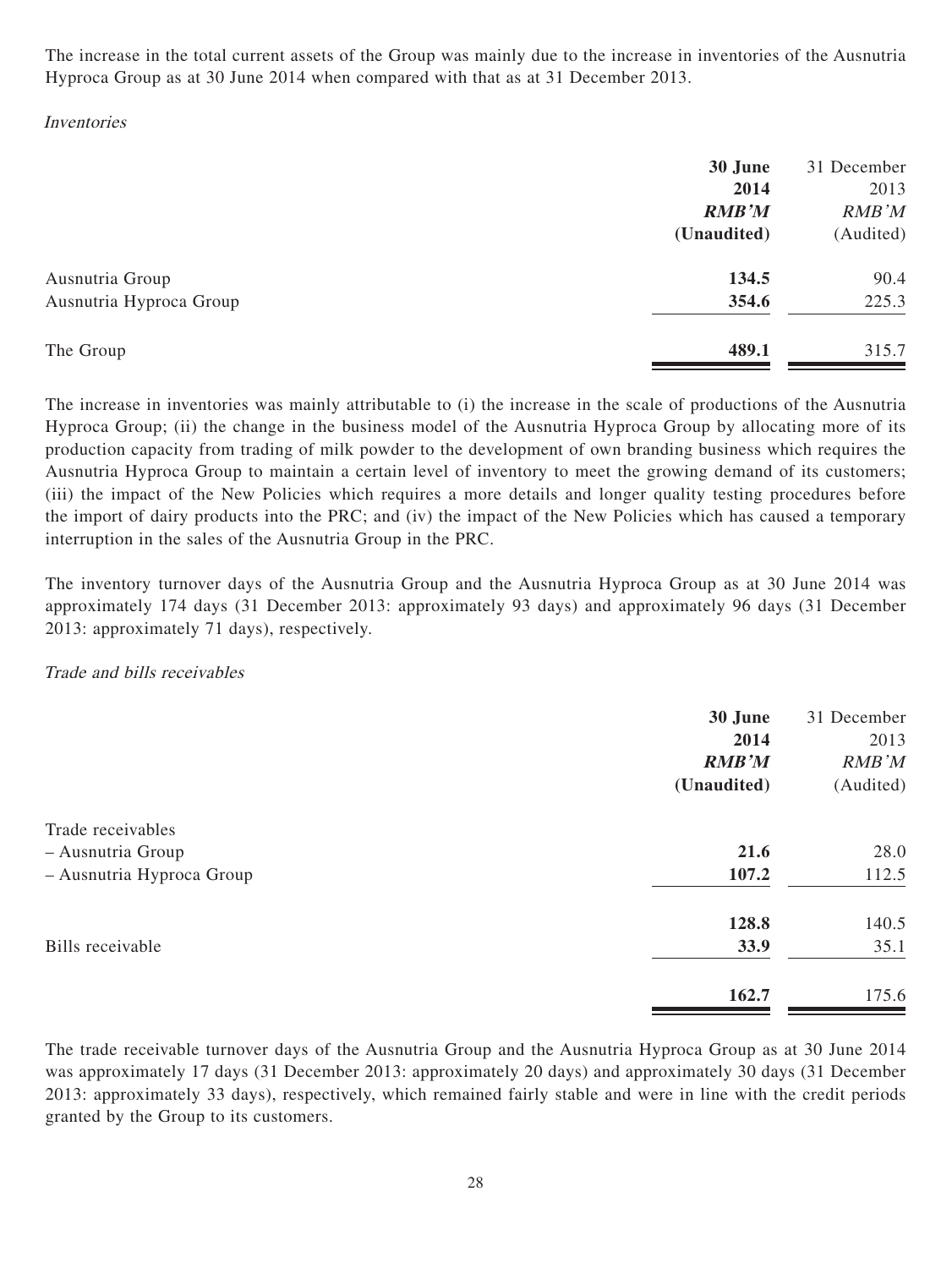# Pledged deposits

As set out in the announcements of the Company dated 7 June 2013 and 5 November 2013, Ausnutria (Dutch) granted the Shareholders' Loans for the financing of the CAPEX Plan of the Ausnutria Hyproca Group. In view that most of the funds of the Ausnutria Group is denominated in RMB and placed in the PRC, the Ausnutria Group has pledged its RMB deposits in the PRC of RMB216.9 million (31 December 2013: RMB213.0 million) to obtain the bank facilities in Europe for the financing of the Shareholders' Loans.

The increase in pledged deposits was due to interest income of approximately RMB3.9 million derived from the pledged deposits during the 2014 Interim Period.

# Time deposits and cash and cash equivalents

As at 30 June 2014, the Group's cash and bank balances and time deposits amounted to approximately RMB692.8 million (31 December 2013: approximately RMB657.5 million) which remained to be stable and maintained at a healthy level.

# **Current liabilities**

As at 30 June 2014, the total current liabilities of the Group amounted to approximately RMB955.5 million (31 December 2013: approximately RMB722.7 million), mainly comprised trade payables of approximately RMB269.4 million (31 December 2013: approximately RMB168.0 million), other payables and accruals of approximately RMB310.7 million (31 December 2013: approximately RMB256.6 million) and interest-bearing bank loans and other borrowings of approximately RMB341.0 million (31 December 2013: approximately RMB260.0 million).

## Trade payables

|                         | 30 June      | 31 December |
|-------------------------|--------------|-------------|
|                         | 2014         | 2013        |
|                         | <b>RMB'M</b> | RMB'M       |
|                         | (Unaudited)  | (Audited)   |
| Ausnutria Group         | 7.3          | 16.0        |
| Ausnutria Hyproca Group | 262.1        | 152.0       |
| The Group               | 269.4        | 168.0       |
|                         |              |             |

The increase in trade payables as at 30 June 2014 was mainly due to the increase in purchase to cope with the increase in sales of the Group and the increase in average credit terms granted by the suppliers for the 2014 Interim Period.

The trade payable turnover days of the Ausnutria Group and the Ausnutria Hyproca Group as at 30 June 2014 was approximately 18 days (31 December 2013: approximately 16 days) and approximately 69 days (31 December 2013: approximately 47 days), respectively, was in line with the credit terms granted by the suppliers of the Group.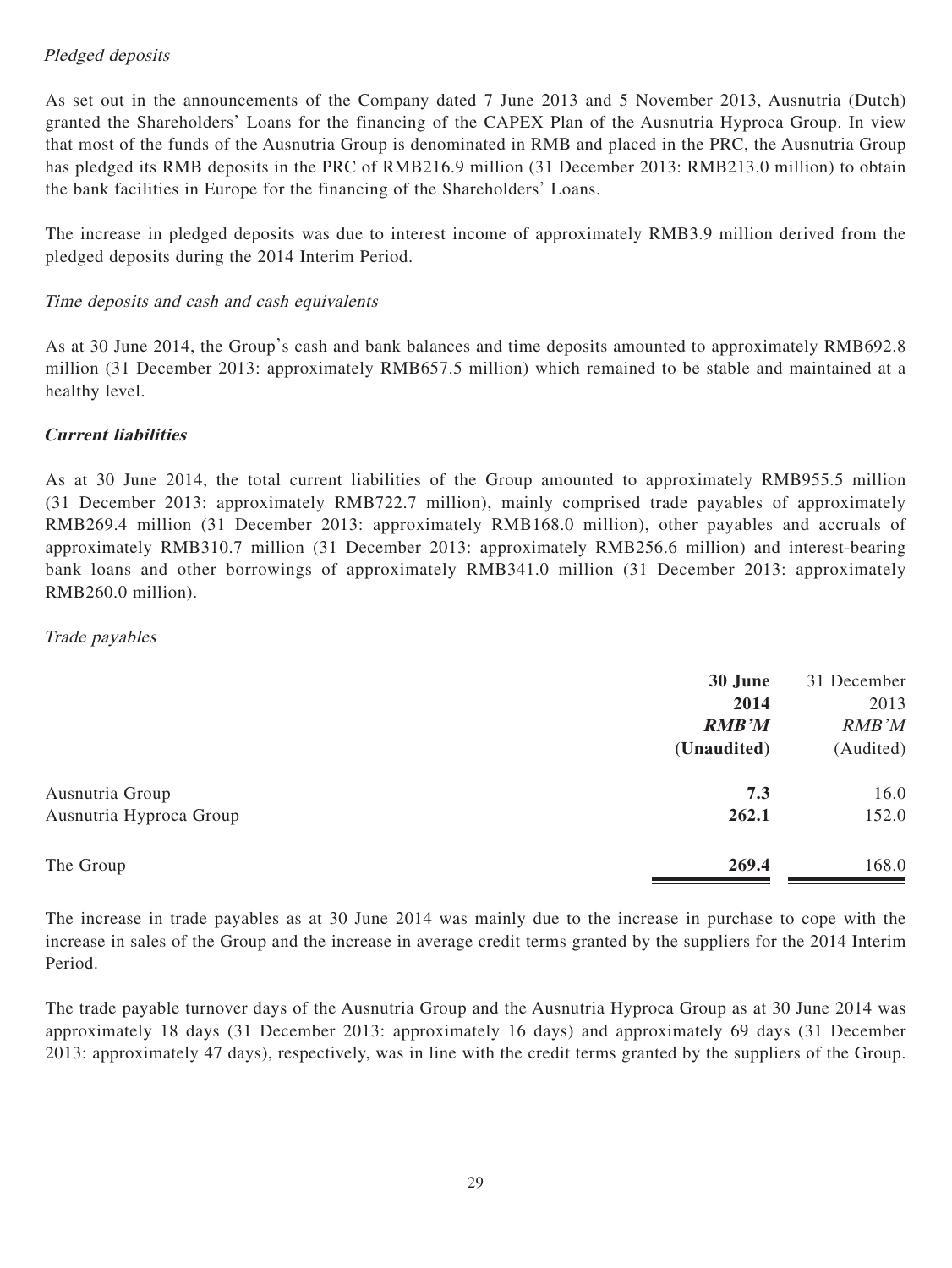# Interest-bearing bank loans and other borrowings

The interest-bearing bank loans and other borrowings as at 30 June 2014 and 31 December 2013 were all primarily used for the financing of the daily working capital and capital expenditures of the Ausnutria Hyproca Group.

The increase in the interest-bearing bank loans and other borrowings as at 30 June 2014 was mainly due to the drawdown of another one-year term loan by Ausnutria (Dutch) of EURO 10.0 million (equivalent to approximately RMB83.9 million) for the financing of the CAPEX Plan of the Ausnutria Hyproca Group as set out in the announcement of the Company dated 5 November 2013. In 2013, the Ausnutria (Dutch) has also drawdown of a one-year term loan of EURO 10.0 million (equivalent to approximately RMB84.0 million) for the financing of the CAPEX Plan as set out in the announcement of the Company dated 7 June 2013.

# **Non-current liabilities**

As at 30 June 2014, the total non-current liabilities of the Group amounted to approximately RMB106.2 million (31 December 2013: approximately RMB85.5 million), comprised interest-bearing bank loans and other borrowings of approximately RMB58.6 million (31 December 2013: approximately RMB36.9 million), accruals for defined benefit plan of approximately RMB18.4 million (31 December 2013: approximately RMB18.5 million) and deferred tax liabilities of approximately RMB29.2 million (31 December 2013: approximately RMB30.2 million).

The increase in interest-bearing bank loans and other borrowings was mainly due to the drawdown of additional bank loans for the financing of the CAPEX Plan.

There were no significant changes in the other non-current liabilities position of the Group as at 30 June 2014 when compared with 31 December 2013.

## **Non-controlling interests**

As at 30 June 2014 and 31 December 2013, the balance mainly represented the 49% equity interests in Ausnutria Hyproca owned by DDI and the minority equity interests of the subsidiaries established in the overseas countries for the distribution of Kabrita series of products.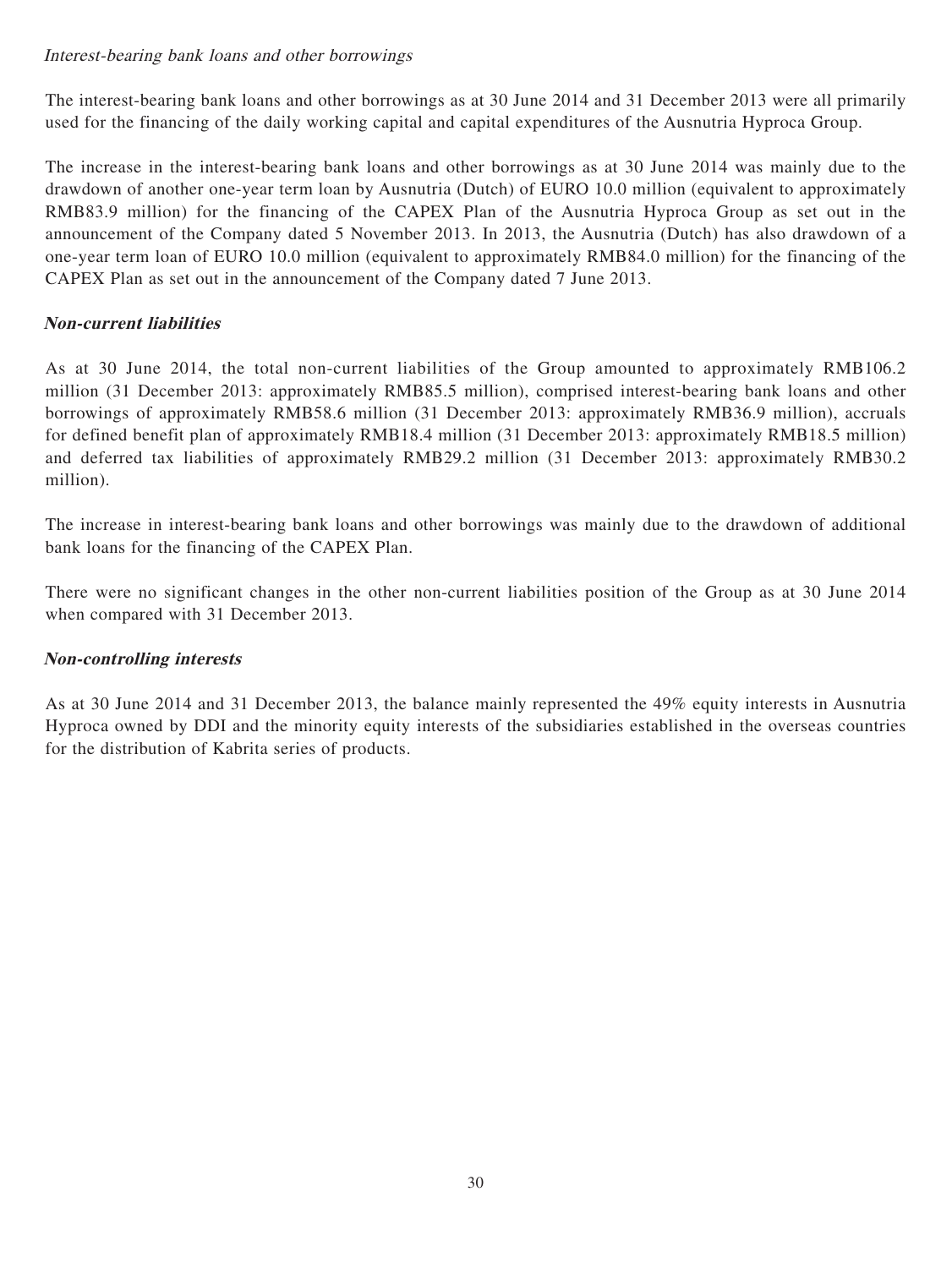# **FINANCIAL RESOURCES, LIQUIDITY AND PLEDGE OF ASSETS**

The Group adopts conservative financial management policies. A summary of liquidity and financial resources is set out below:

|                                       |             | 30 June      |              |
|---------------------------------------|-------------|--------------|--------------|
|                                       |             | 2014         | 2013         |
|                                       | <b>Note</b> | <b>RMB'M</b> | <b>RMB'M</b> |
|                                       |             | (Unaudited)  | (Audited)    |
| Cash and cash equivalents             |             | 442.8        | 161.2        |
| Time deposits                         |             | 250.0        | 496.3        |
| Total bank loans and other borrowings |             | 399.7        | 296.8        |
| Total assets                          |             | 2,314.5      | 2,002.7      |
| Gearing ratio                         |             | $17.3\%$     | 14.8%        |

Note:

1. Calculated as a percentage of total bank loans and other borrowings over total assets.

As at 30 June 2014, the Group had pledged the land and buildings, plant and machineries, inventories and trade receivables that were owned by the Ausnutria Hyproca Group with a total carrying value of EURO 93.4 million, equivalent to approximately RMB783.7 million (31 December 2013: approximately EURO 68.0 million, equivalent to approximately RMB572.2 million) and the time deposits that were attributable to the Ausnutria Group of RMB216.9 million (31 December 2013: RMB213.0 million) for the banking facilities granted to the Group for the financing of the daily working capital and the CAPEX Plan of the Ausnutria Hyproca Group.

# **FOREIGN EXCHANGE RISK**

The operations of the Group are mainly carried out in the PRC and the Netherlands. During the 2014 Interim Period, revenue, cost of sales and operating expenses of the Group are mainly denominated in RMB, Hong Kong dollars ("HK\$"), United States dollars ("US\$") or EURO and RMB is the Group's presentation currency. The Group is exposed to potential foreign exchange risk as a result of fluctuation of HK\$, US\$ or EURO against RMB. The Group did not enter into any arrangements for the purpose of hedging against the potential foreign exchange risks during the period under review.

The management will monitor closely on its foreign currency exposure to ensure appropriate measures are taken promptly against any significant potential adverse impact.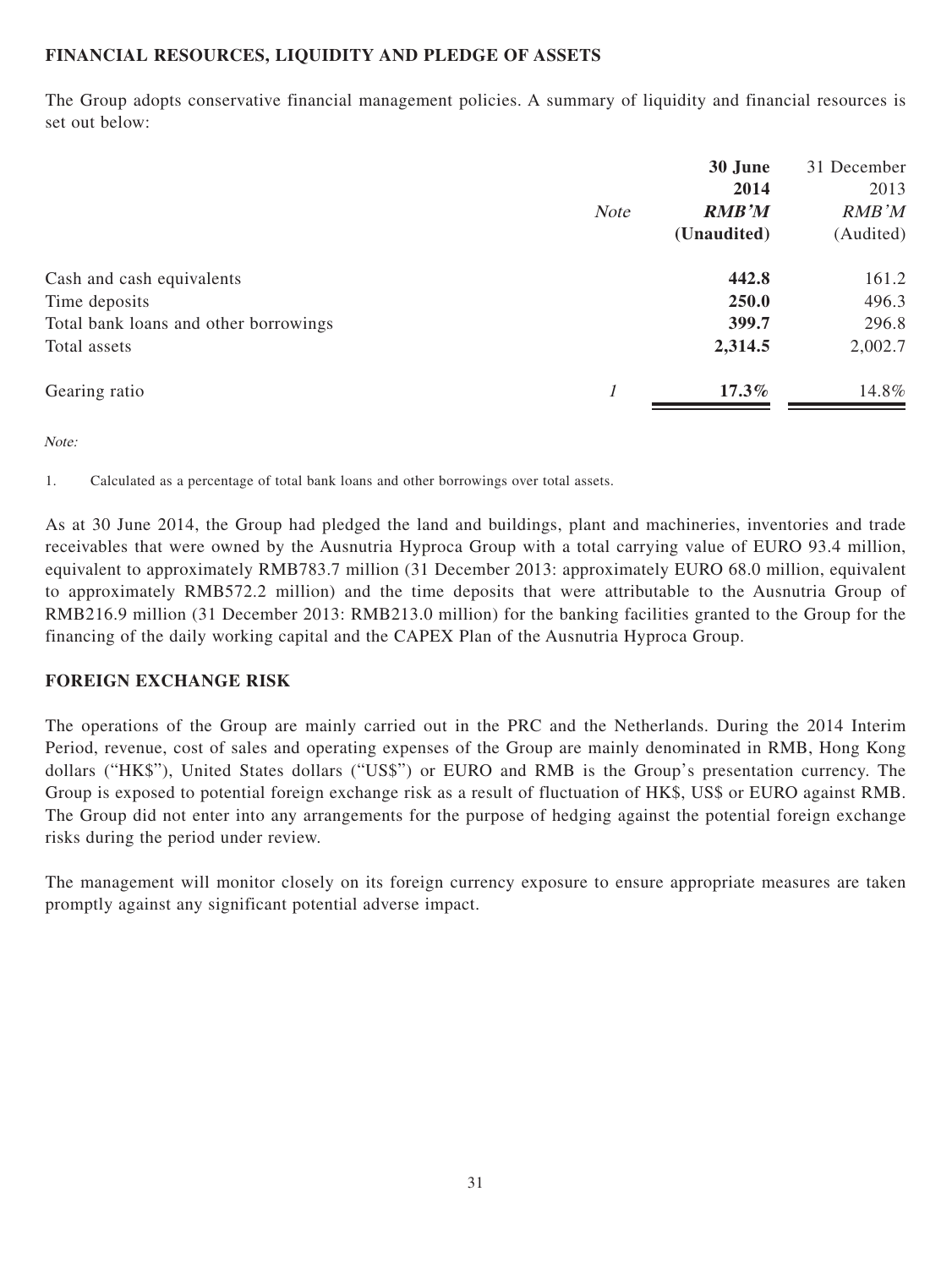## **INTEREST RATE RISK**

The Ausnutria Hyproca Group has exposure to the risk of change in market interest rate in relation to its interestbearing bank loans and other borrowings with a floating interest rate. In order to minimise the impact of the interest rate exposure, the Ausnutria Hyproca Group entered into interest rate swap contracts with bank, effective from 1 October 2007, of a notional amount of EURO 2.5 million with 3-month floating EURO Interbank Offered Rate being swapped to a fixed interest rate of 4.45% per annum. The aforesaid derivative financial instrument will expire in October 2017.

# **CREDIT RISK**

The Group seeks to maintain strict control over its outstanding receivables and closely monitors the collection to minimise credit risk. As the Group's exposure spreads over a diversified portfolio of customers, there is no significant concentration of credit risk.

The carrying amounts of cash and cash equivalents, pledged deposits, trade and bill receivables, deposits and other receivables represent the Group's maximum exposure to credit risk in relation to the Group's other financial assets.

## **COMMITMENTS**

As at 30 June 2014, the Group, as lessee, had total future minimum lease payments under non-cancellable operating leases amounting to approximately RMB5.7 million (31 December 2013: approximately RMB6.6 million).

As at 30 June 2014, the Group had contracted, but not provided for, capital commitments in respect of purchase of plant and machineries mainly for the CAPEX Plan of approximately RMB9.6 million (31 December 2013: approximately RMB23.3 million).

## **CONTINGENT LIABILITIES**

As at 30 June 2014, the Group did not have any significant contingent liabilities (31 December 2013: Nil).

## **USE OF PROCEEDS**

The shares of the Company were listed on the Main Board of the Stock Exchange on 8 October 2009 with net proceeds from the global offering of the Company's shares of approximately HK\$823.1 million (after deducting underwriting commissions and related expenses) (the "Net IPO Proceeds").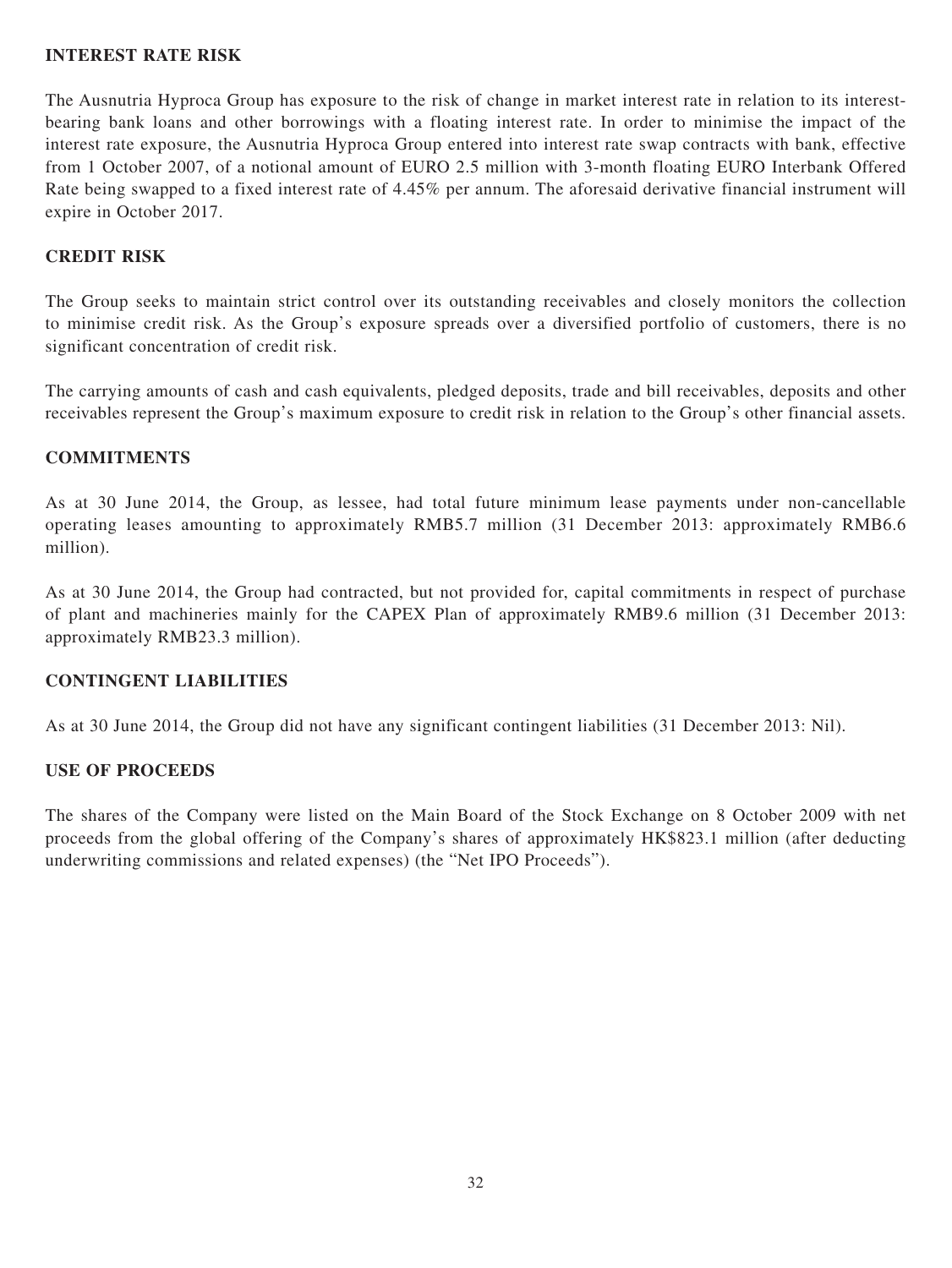The use of the Net IPO Proceeds from the global offering up to 30 June 2014 was as follows:

|                                                      |                 |                 | <b>Balance</b>  |                 | <b>Balance</b> |
|------------------------------------------------------|-----------------|-----------------|-----------------|-----------------|----------------|
|                                                      | As stated       |                 | as at           |                 | as at          |
|                                                      | in the          |                 | 31 December     |                 | 30 June        |
|                                                      | prospectus*     | <b>Utilised</b> | 2013            | <b>Utilised</b> | 2014           |
|                                                      | <b>HK\$'000</b> | <b>HK\$'000</b> | <b>HK\$'000</b> | <b>HK\$'000</b> | HK\$'000       |
| Invest in upstream operations                        | 246,930         | (192,776)       | 54,154          | (54, 154)       |                |
| Expand the Group's distribution network and          |                 |                 |                 |                 |                |
| brand building                                       | 246,930         | (246,930)       |                 |                 |                |
| Enhance the Group's research and development efforts | 82,310          | (48, 282)       | 34,028          | (10,038)        | 23,990         |
| Introduce new series of organic paediatric           |                 |                 |                 |                 |                |
| nutrition products                                   | 82,310          | (61, 346)       | 20,964          |                 | 20,964         |
| Establish new production lines and warehouse         | 82,310          | (82,310)        |                 |                 |                |
| General working capital                              | 82,310          | (82,310)        |                 |                 |                |
|                                                      | 823,100         | (713, 954)      | 109,146         | (64, 192)       | 44,954         |

The unused Net IPO Proceeds balance was deposited in reputable financial institutions in the PRC.

\* The Directors intend to apply the remaining Net IPO Proceeds in the manner as stated in the prospectus of the Company dated 24 September 2009 (the "Prospectus") and as subsequently amended as set out in the announcement of the Company dated 8 September 2010 to place the utilised portion of the Net IPO Proceeds in short term deposits and short term treasury products with licensed banks and authorised financial institutions in Hong Kong and in the PRC.

# **HUMAN RESOURCES**

As at 30 June 2014, the Group has a total of 1,361 (31 December 2013: 1,153) full-time employees. For the 2014 Interim Period, total employee costs, including directors' emoluments, amounted to approximately RMB122.7 million (2013 Interim Period: approximately RMB102.8 million). The Group determined the remuneration packages of all employees with reference to individual performance and current market salary scale.

The Group provides a defined contribution mandatory provident fund for retirement benefits of its employees in Hong Kong and various plans in either defined benefit or defined contribution arrangements for the retirement benefits of its employees in the Netherlands. The Group also provides various welfare schemes as required by the applicable local laws and regulations to its employees in the PRC.

## **INTERIM DIVIDEND**

The Directors do not recommend a payment of an interim dividend for the 2014 Interim Period (2013 Interim Period: Nil).

# **PURCHASE, REDEMPTION OR SALE OF LISTED SECURITIES OF THE COMPANY**

Neither the Company nor any of its subsidiaries purchased, redeemed or sold any of the Shares during the 2014 Interim Period (2013 Interim Period: Nil).